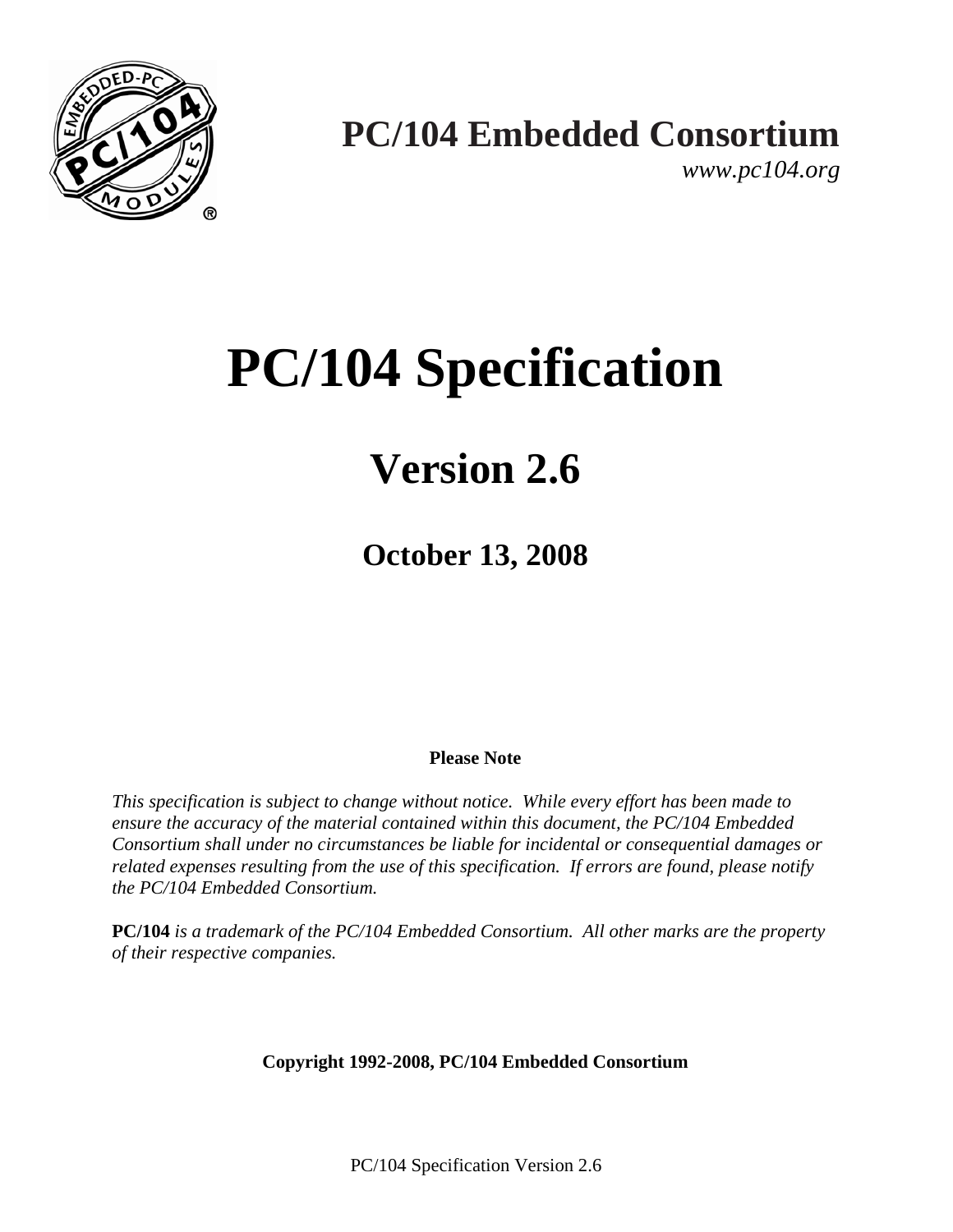## **REVISION HISTORY**

#### **Version 1.0, March 1992** - Initial release.

**Version 2.1, July 1994** - Revised specification incorporating changes to conform with IEEE P996.1 draft version D1.00:

- a. Changed bus options. Eliminated the "option 2" configurations having right-angle P1 and P2 connectors. Created new "option 2" configurations similar to "option 1," but without the stackthrough pins. Added a statement indicating that a P2 connector may be included on 8 bit modules, if desired.
- b. Added two additional mounting holes to 8-bit bus versions, making the mounting hole patterns of both 8- and 16-bit modules identical.
- c. Added an I/O connector region along the bus edge of the module.
- d. Increased widths of I/O mating-connector regions from 0.4" to 0.5".
- e. Changed lengths of I/O mating-connector regions so that their edges align with the outer edges of the annular rings of adjacent mounting holes.
- f. Reduced the bus drive requirement on the signals that had been specified at 6 mA to 4 mA.
- g. Added specification of module power requirements.
- h. In Appendix C, Section 3, changed minimum value of pullup resistance on shared interrupt line from 10K to 15K ohms.
- i. Added a section defining levels of PC/104 conformance.

#### **Version 2.2, September 1994**

a. Added correction sheet showing revised schematic for Appendix C.

#### **Version 2.3, June 1996**

- a. Incorporated correction to Appendix C schematic.
- b. Changed P2 connector Pin 1 designation in 16-bit module dimension drawings.
- c. Added metric dimensions, including metric versions of module dimension drawings.
- d. Minor formatting changes.

#### **Version 2.4, August 2001**

- a. Added Appendix D Connector Specifications.
- b. Removed all specific company references.
- c. Corrected Consortium address and phone numbers
- d. Added new reference for ISA specification
- e. Cleaned up mechanical drawings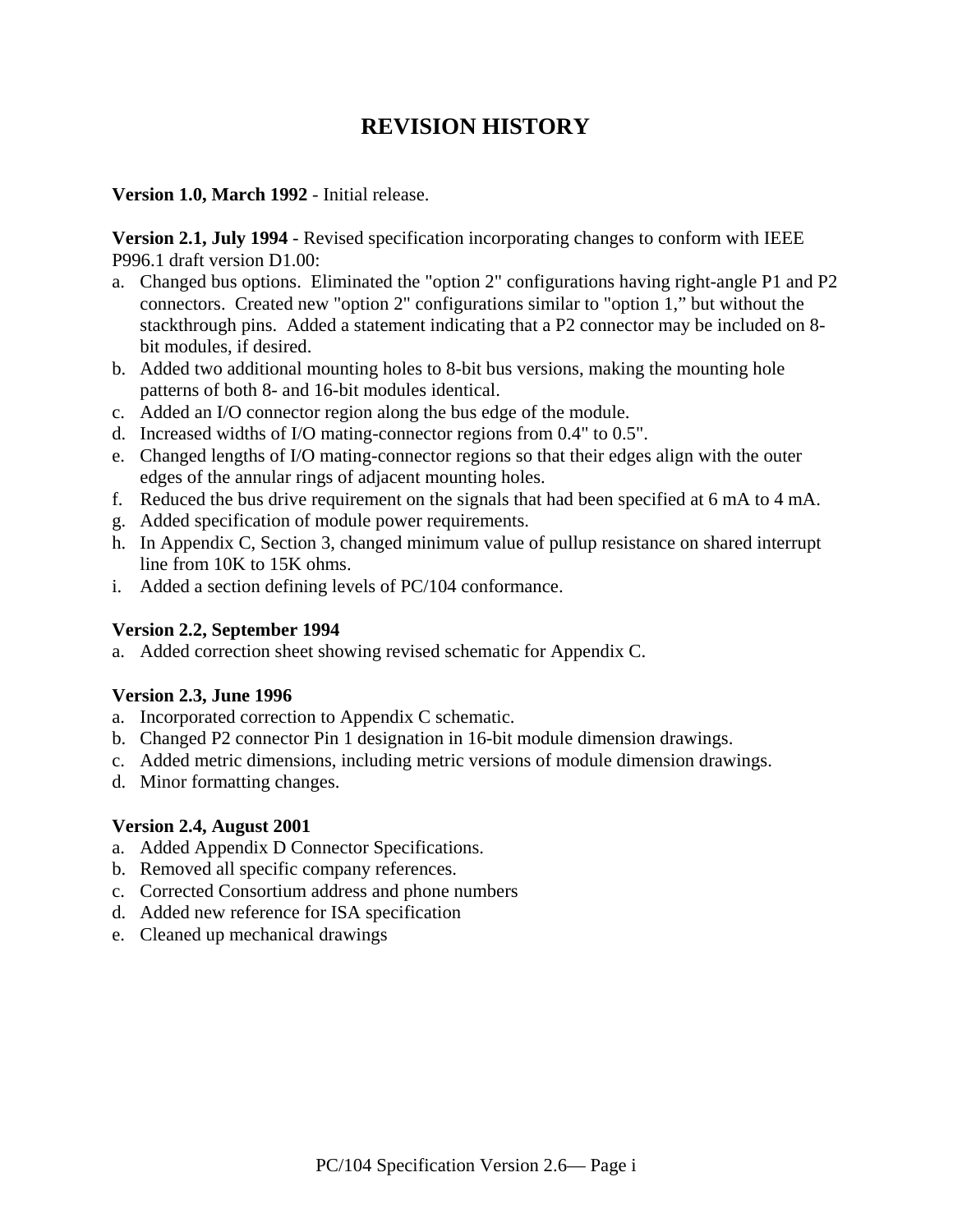#### **Version 2.5, November 2003**

- a. Reformatted and updated
	- 1. New Chapter 2 "ISA Signal Definition" has been added
	- 2. Chapter 3 "Electrical Specification" is now Chapter 4.
	- 3. Chapter 4 "Levels of Conformance" is now Chapter 5.
	- 4. Appendix D "Connector Specifications has been combined with Appendix A
- b. Signal names have been updated to reflect the names referenced in Edward Solari's book "ISA & EISA Theory & Operation"
	- 1. IOCHCHK\* relabeled to IOCHK\*
	- 2. RESETDRV relabeled to RESET
	- 3. ENDXFR\* relabeled to SRDY\*
	- 4. SYSCLK relabeled to BCLK
	- 5. MASTER\* relabeled to MASTER16\*
- c. Mechanical drawings have been redone in AutoCAD showing both English and Metric units.
- d. Contact finish female interface has been changed from 20 microinches minimum to 15 microinches in Figure 5
- e. Mechanical performance withdrawal force has been change from 1 ounce minimum average to 1 ounce per pin minimum in Figure 5

#### **Version 2.6, October 13, 2008**

- a. Added logo to cover and updated copyrights
- b. Cleaned up reference section. Added Mindshare book as a reference.
- c. Fixed dimensions in Figure 1. Standoff height is 0.600" (15.24mm).
- d. Added standoff mechanical drawing in Appendix D.
- e. Fixed page numbers in Table of Figures and Table of Tables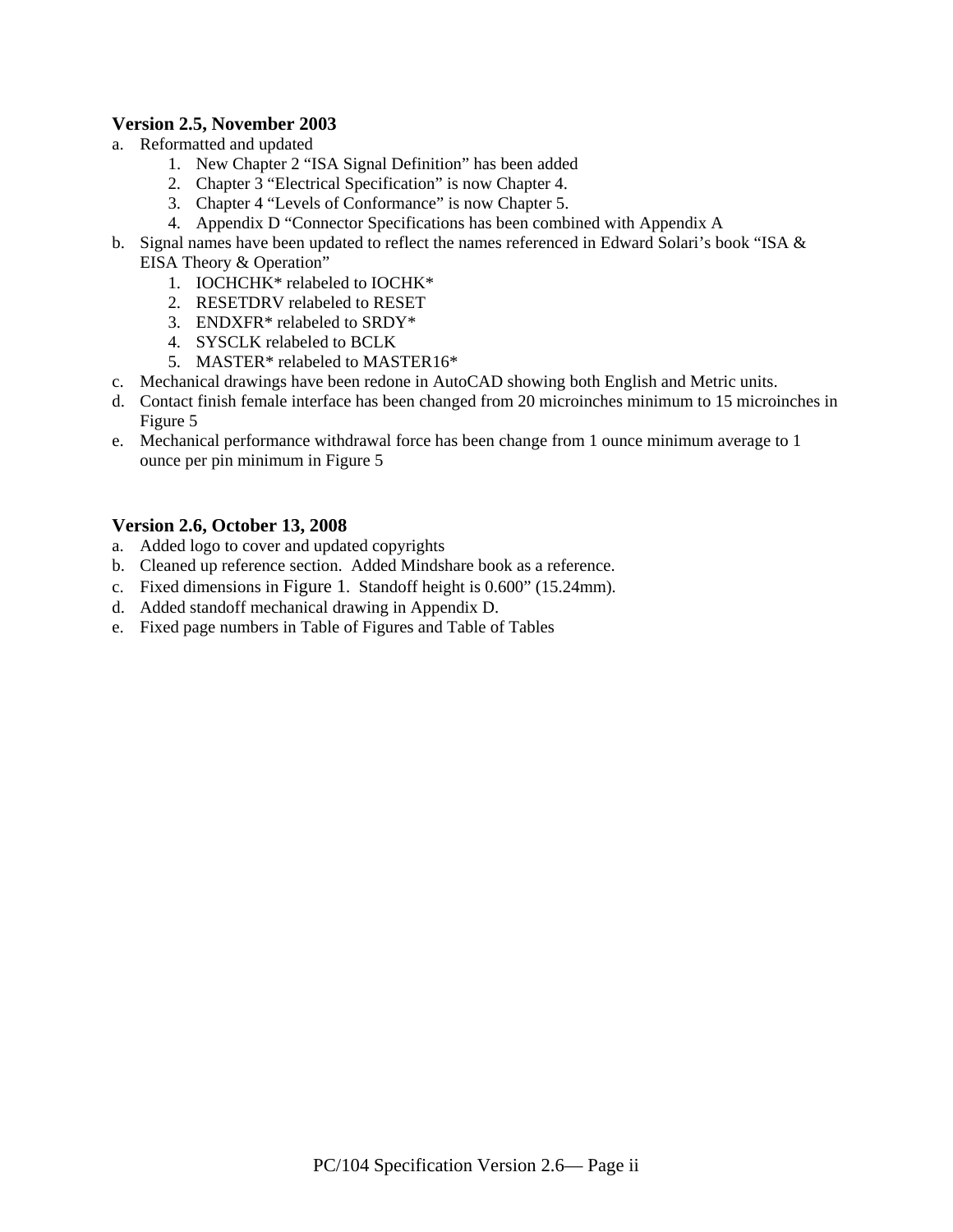## **TABLE OF CONTENTS**

| 1.                                                   |  |
|------------------------------------------------------|--|
| 1.1<br>1.2                                           |  |
| $\overline{2}$ .                                     |  |
| 2.1<br>2.2<br>2.3                                    |  |
| 3.                                                   |  |
| 3.1<br>3.2<br>3.3<br>3.4<br>3.5                      |  |
| $\overline{4}$ .                                     |  |
| 4.1<br>4.2<br>4.3<br>4.4<br>4.5<br>4.6<br>4.7<br>4.8 |  |
| 5.                                                   |  |
| 5.1<br>5.2                                           |  |
| <b>APPENDICIES</b>                                   |  |
|                                                      |  |
|                                                      |  |
|                                                      |  |
| C.1<br>C.2<br>C.3<br>C.4                             |  |
|                                                      |  |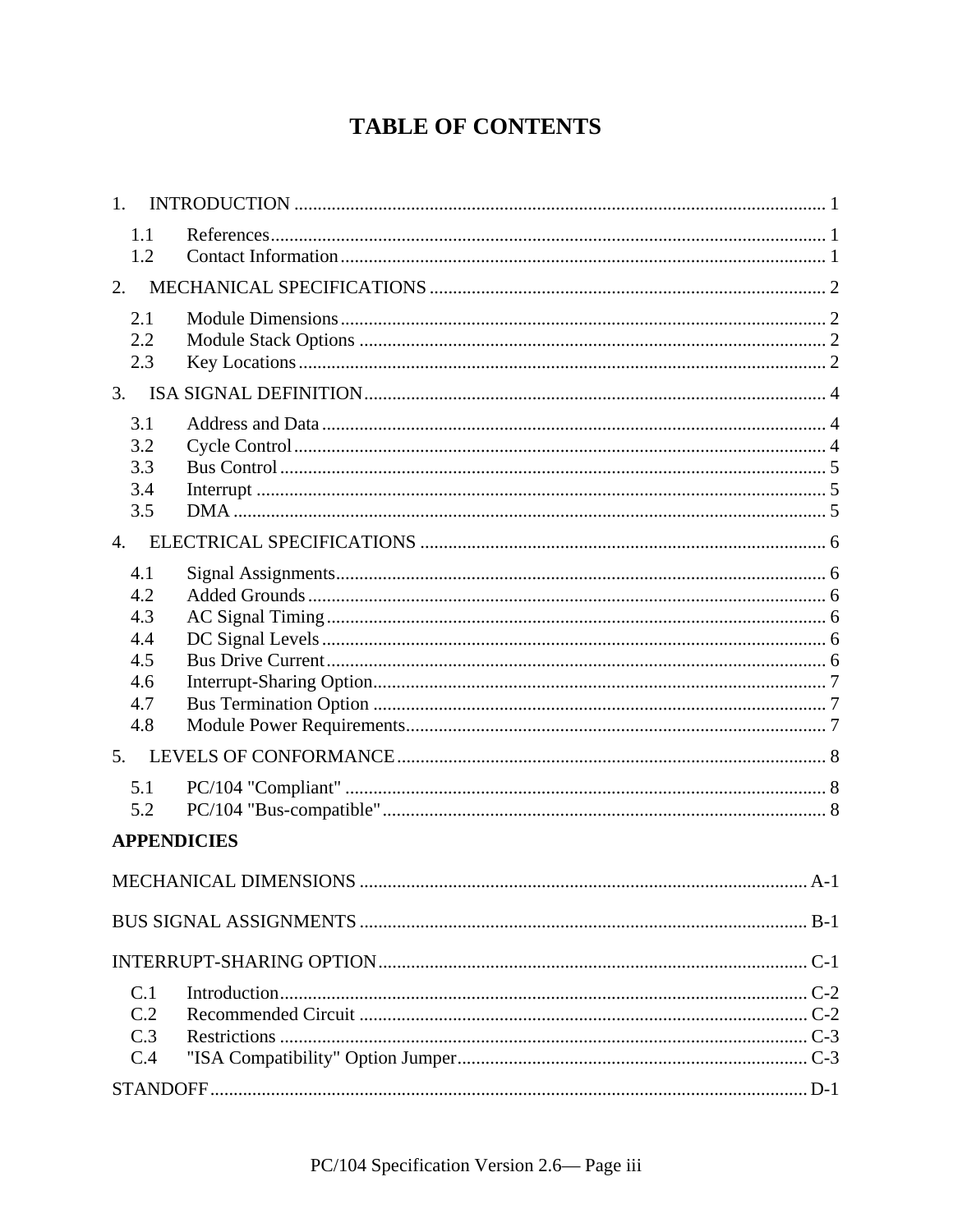## **TABLE OF FIGURES**

## **TABLE OF TABLES**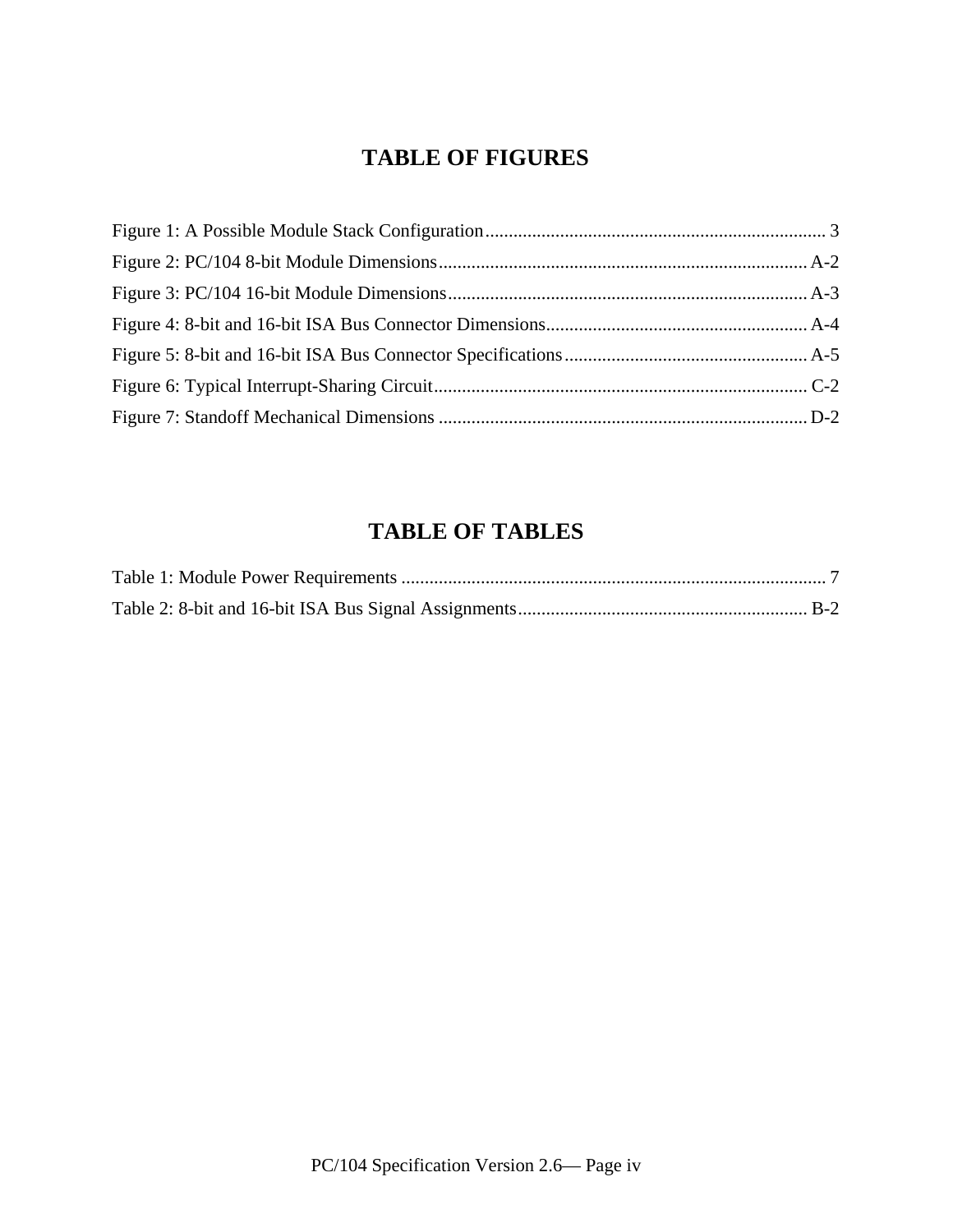#### **PC/104 SPECIFICATION Version 2.6 – August 2008**

#### **1. INTRODUCTION**

While the PC and PC/AT architectures have become extremely popular in both general purpose (desktop) and dedicated (non-desktop) applications, its use in *embedded* microcomputer applications has been limited due to the large size of standard PC and PC/AT motherboards and expansion cards.

This document supplies the mechanical and electrical specifications for a compact version of the ISA (PC and PC/AT) bus, optimized for the unique requirements of embedded systems applications. The specification is herein referred to as "PC/104," based on the 104 signal contacts on the two bus connectors (64 pins on P1, plus 40 pins on P2).

Briefly, the needs of embedded applications have been satisfied by PC/104, through the following key differences from standard ISA bus:

- Reducing the form-factor, to 3.550 by 3.775 inches (90 by 96 mm).
- Eliminating the need for backplanes or card cages, through its self-stacking bus.
- Minimizing component count and power consumption (to typically 1-2 Watts per module), by reducing required bus drive on most signals to 4 mA.

PC/104 specifies two module versions — 8-bit and 16-bit — which correspond to the PC and PC/AT bus implementations, respectively.

#### **1.1 References**

The remainder of this specification covers the *differences* from the ISA bus as detailed in Edward Solari's book *ISA and EISA Theory and Operation*. Designers of modules and systems based on PC/104 should be familiar with the ISA specification. An additional reference is:

■ "ISA System Architecture" by MindShare, Inc.

#### **1.2 Contact Information**

If errors are found in this document, please send a written copy of the suggested corrections to:

#### **PC/104 Embedded Consortium**

E-mail: info@pc104.org Website: www.pc104.org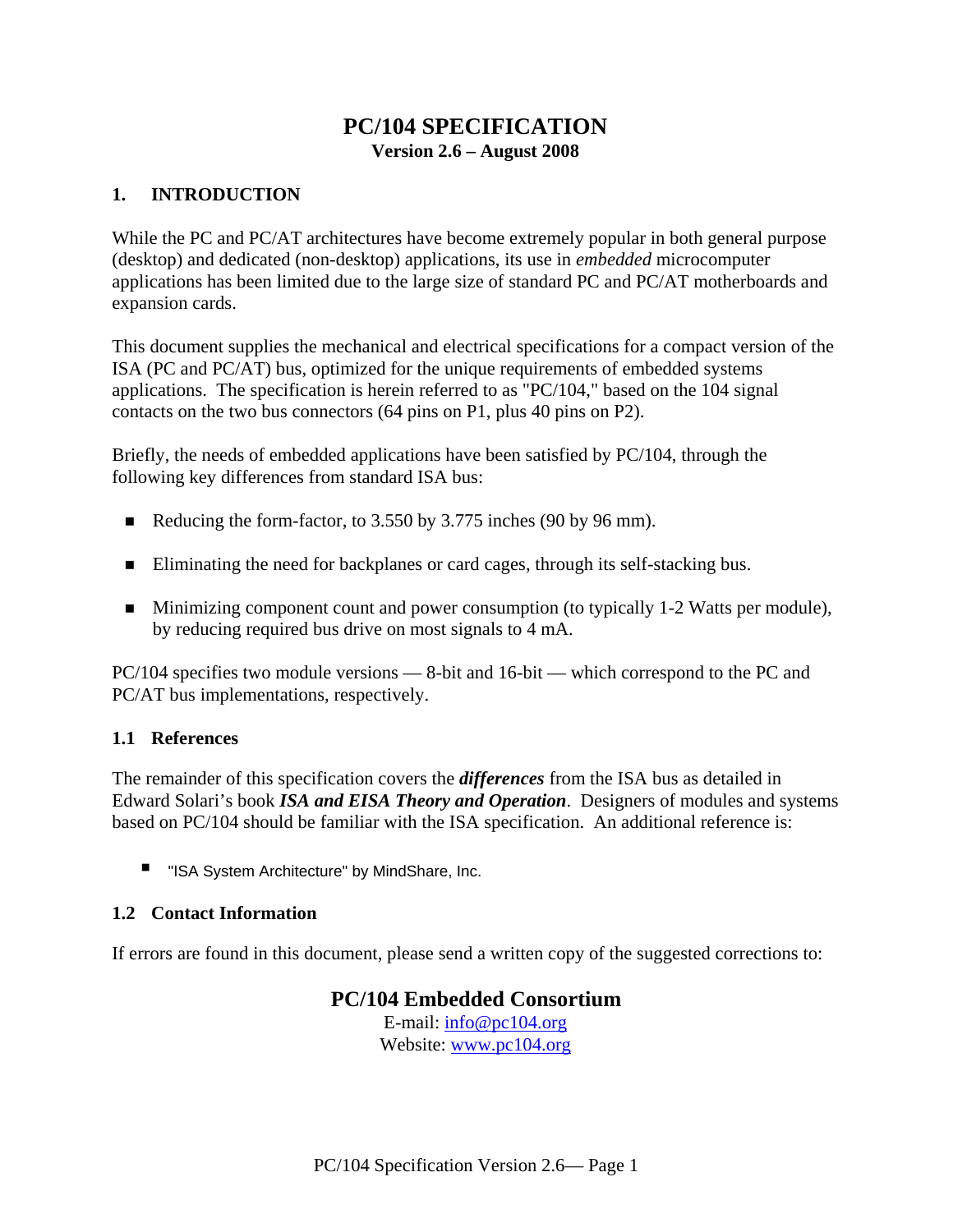#### **2. MECHANICAL SPECIFICATIONS**

#### **2.1 Module Dimensions**

PC/104 modules can be of two bus types, 8-bit and 16-bit. These correspond to the PC and PC/AT buses, respectively. The detailed mechanical dimensions of these two PC/104 bus types are provided in Appendix A.

#### **2.2 Module Stack Options**

As shown in the figures in Appendix A, each of the two bus types (8-bit and 16-bit) offers two *bus options*, according to whether or not the P1 and P2 bus connectors extend through the module as "stackthrough" connectors. These options are provided to help meet the tight space requirements of embedded applications.

Figure 1 illustrates a typical module stack including both 8- and 16-bit modules, and shows the use of both the "stackthrough" and "non-stackthrough" bus options. As shown in Figure 1, when 8- and 16-bit modules are combined in a stack, the 16-bit modules must be stacked below (i.e., on the "secondary side" of) the 8-bit modules. A "passive" P2 bus connector may optionally be included in the design of 8-bit modules, to allow the use of these modules anywhere in a stack.

#### **2.3 Key Locations**

Key locations - consisting of omitted pins on P1 and P2, and plugged holes on J1 and J2 - have been designated on each bus connector, to help assure proper connector mating. See Appendix B.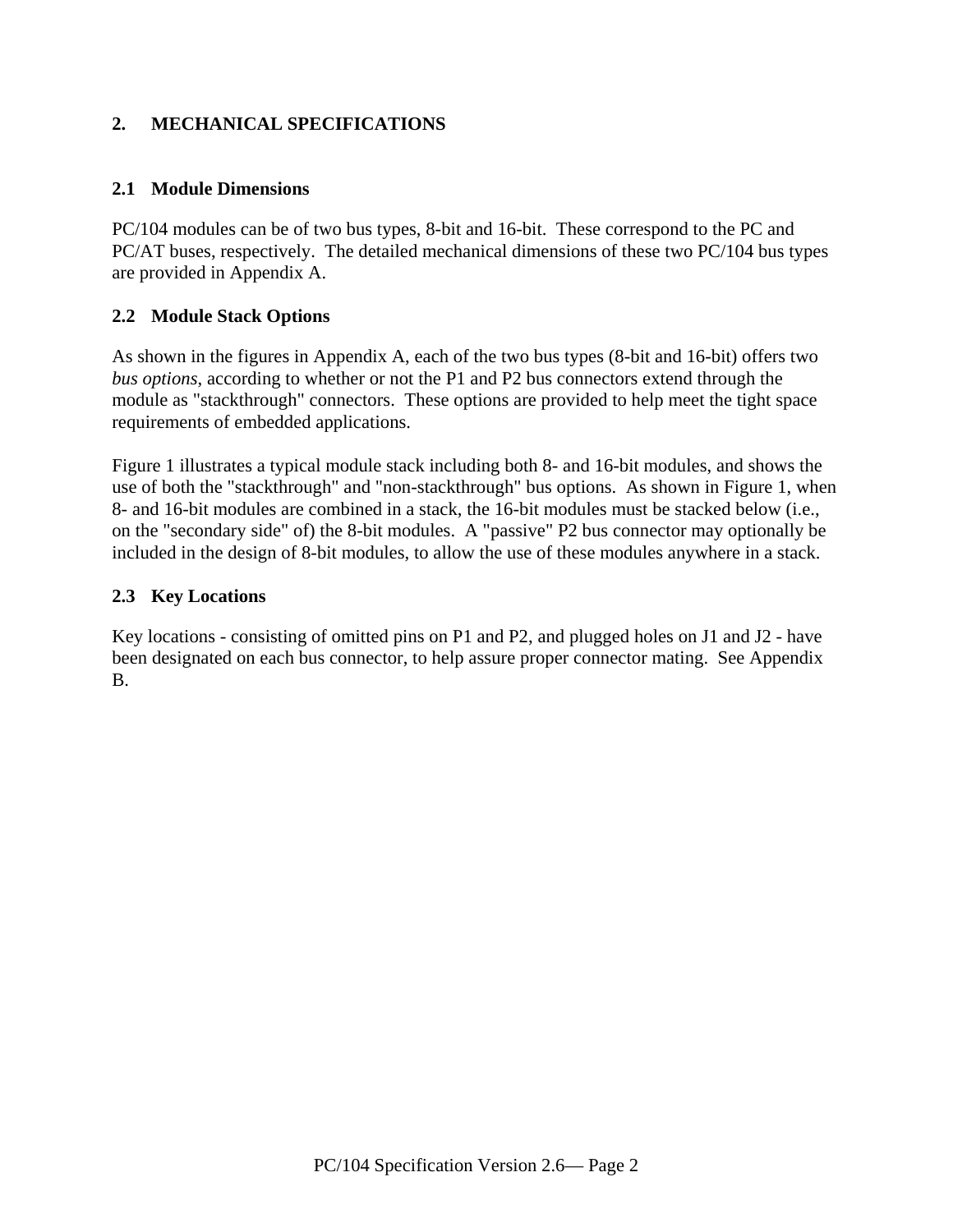**Figure 1: A Possible Module Stack Configuration**

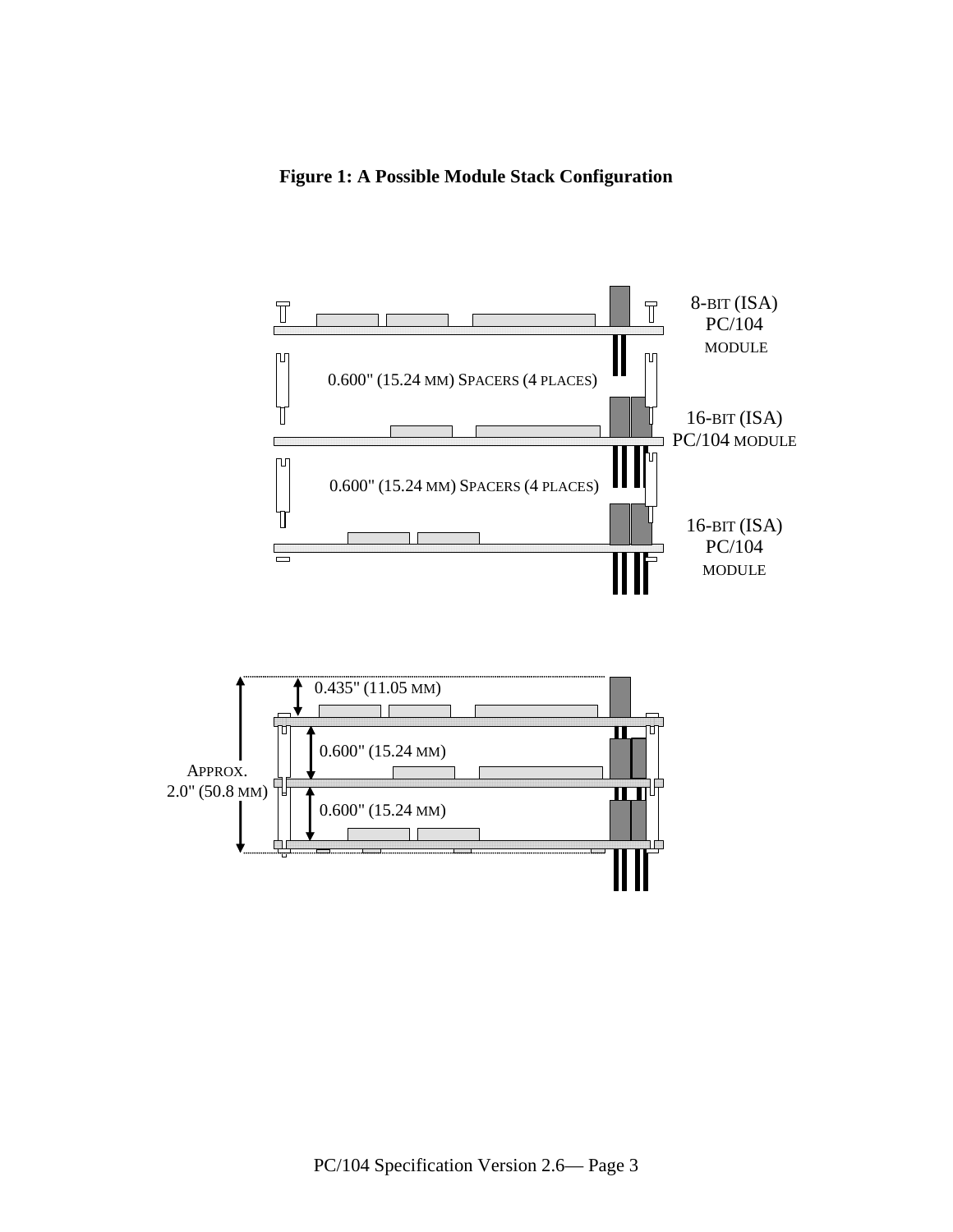#### **3. ISA SIGNAL DEFINITION**

For full details on the electrical requirements for the ISA bus and a complete description of ISA bus signal definitions, reference Edward Solari's book *ISA and EISA Theory and Operation*

#### **3.1 Address and Data**

| <b>BALE</b><br><b>Bus Address Latch Enable</b> line is driven by the platform CPU to indicate when |                                                                                                       |  |  |  |
|----------------------------------------------------------------------------------------------------|-------------------------------------------------------------------------------------------------------|--|--|--|
|                                                                                                    | $SA < 19:0$ , $LA < 23:17$ , $AENx$ , and $SBHE#$ are valid. It is also driven to a logical           |  |  |  |
|                                                                                                    | one when an ISA add-on card or DMA controller owns the bus.                                           |  |  |  |
| SA < 19:0>                                                                                         | <b>Address</b> lines are driven by the ISA bus master to define the lower 20 address                  |  |  |  |
|                                                                                                    | signal lines needed for the lower 1 MB of the memory address space.                                   |  |  |  |
| LA < 23:17>                                                                                        | Latched Address lines are driven by the ISA bus master or DMA controller to                           |  |  |  |
|                                                                                                    | provide the additional address lines required for the 16 MB memory address space.                     |  |  |  |
| SBHE#                                                                                              | <b>System Byte High Enable</b> line is driven by the ISA bus master to indicate that valid            |  |  |  |
|                                                                                                    | data resides on the $SD < 15:8 >$ lines.                                                              |  |  |  |
| <b>AEN<sub>x</sub></b>                                                                             | <b>Address Enable</b> line is driven by the platform circuitry as an indication to ISA                |  |  |  |
|                                                                                                    | resources not to respond to the ADDRESS and I/O COMMAND lines. This line is                           |  |  |  |
|                                                                                                    | the method by which I/O resources are informed that a DMA transfer cycle is                           |  |  |  |
|                                                                                                    | occurring and that only the I/O resource with an active DACK $x$ # signal line can                    |  |  |  |
|                                                                                                    | respond to the I/O signal lines.                                                                      |  |  |  |
| SD < 15:0>                                                                                         | <b>Data</b> lines $0 - 7$ or $8 - 15$ are driven for an 8 data bit cycle, and $0 - 15$ are driven for |  |  |  |
|                                                                                                    | a 16 data bit cycle.                                                                                  |  |  |  |

#### **3.2 Cycle Control**

| MEMR#          | <b>Memory Read</b> line is driven by the ISA bus master or DMA controller to request a<br>memory resource to drive data onto the bus during the cycle.                                                                                   |  |  |  |  |  |
|----------------|------------------------------------------------------------------------------------------------------------------------------------------------------------------------------------------------------------------------------------------|--|--|--|--|--|
| SMEMR#         | System Memory Read line is to request a memory resource to drive data onto the<br>bus during the cycle. This line is active when MEMR# is active and the<br>$LA < 23:20$ signal lines indicate the first 1 MB of address space.          |  |  |  |  |  |
| MEMW#          | Memory Write line is to request a memory resource to accept data from the data<br>lines.                                                                                                                                                 |  |  |  |  |  |
| SMEMW#         | <b>System Memory Write</b> line is to request a memory resource to drive data onto the<br>bus during the cycle. This line is active when MEMW# is active and the<br>$LA < 23:20>$ signal lines indicate the first 1 MB of address space. |  |  |  |  |  |
| IOR#           | I/O Read line is driven by the ISA bus master or DMA controller to request an I/O<br>resource to drive data onto the data bus during the cycle.                                                                                          |  |  |  |  |  |
| IOW#           | I/O Write requests an I/O resource to accept data from the data bus.                                                                                                                                                                     |  |  |  |  |  |
| MEMCS16#       | <b>Memory Chip Select 16</b> line is driven by the memory resource to indicate that it is<br>an ISA resource that supports a 16 data bit access cycle. It also allows the ISA bus<br>master to execute shorter cycles.                   |  |  |  |  |  |
| IOCS16#        | <b>I/O Chip Select 16</b> line is driven by an I/O resource to indicate that it is an ISA<br>resource that supports a 16 data bit access cycle. It also allows the ISA bus master<br>to execute shorter default cycles                   |  |  |  |  |  |
| <b>IOCHRDY</b> | I/O Channel Ready line allows resources to indicate to the ISA bus master that<br>additional cycle time is required.                                                                                                                     |  |  |  |  |  |
| SRDY#          | <b>Synchronous Ready</b> (or NOWS# No-Wait-State) line is driven active by the<br>accessed resource to indicate that an access cycle shorter than the standard access<br>cycle can be executed.                                          |  |  |  |  |  |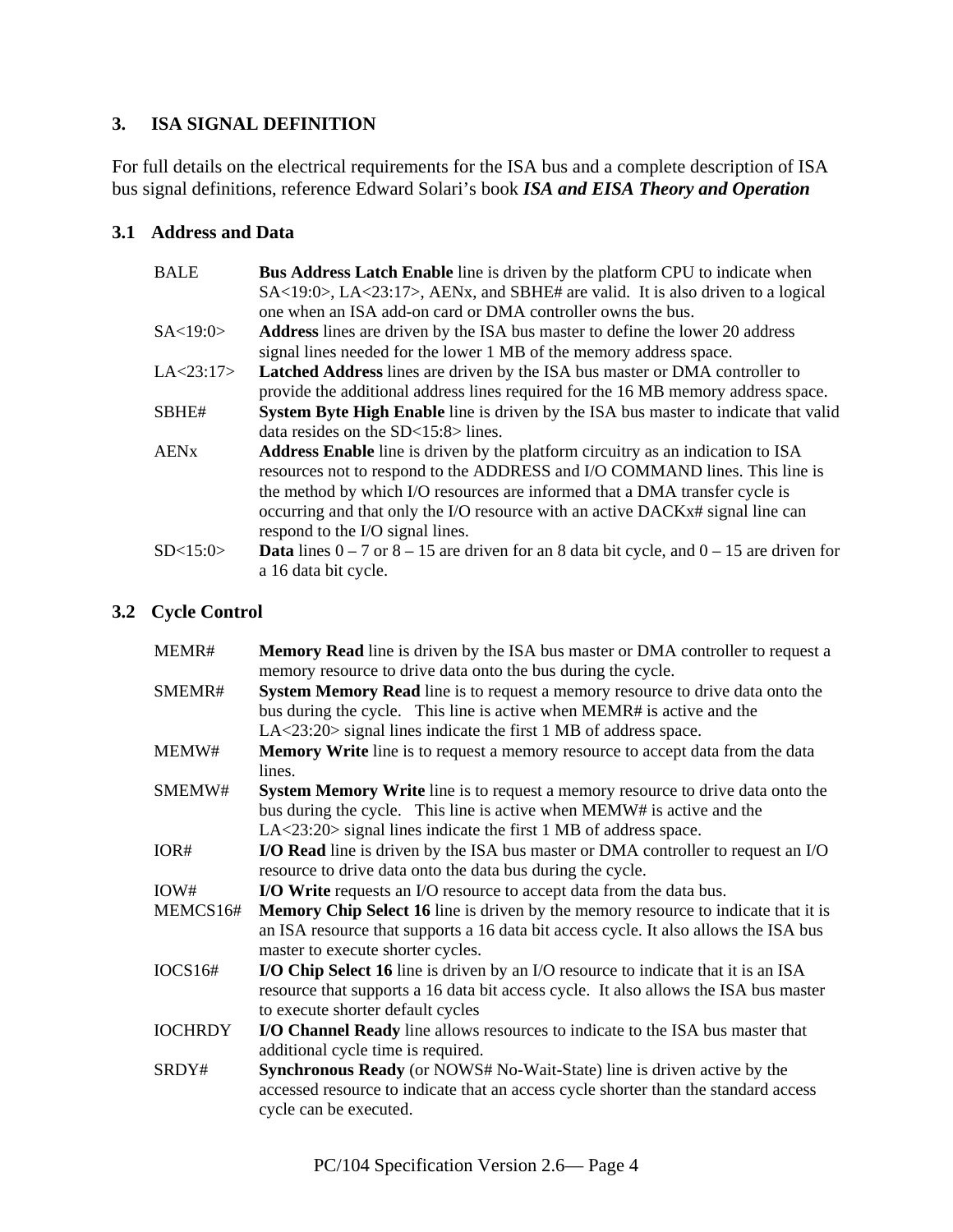#### **3.3 Bus Control**

| REFRESH#     | <b>Memory Refresh</b> is driven by the refresh controller to indicate a refresh cycle                                                                                                                                    |  |  |  |  |
|--------------|--------------------------------------------------------------------------------------------------------------------------------------------------------------------------------------------------------------------------|--|--|--|--|
|              | MASTER16# MASTER16# line is only driven active by an ISA add-on bus owner card that has                                                                                                                                  |  |  |  |  |
|              | been granted bus ownership by the DMA controller.                                                                                                                                                                        |  |  |  |  |
| IOCHK#       | <b>I/O Channel Check</b> line is driven by any resource. It is active for a general error<br>condition that has no specific interpretation.                                                                              |  |  |  |  |
| <b>RESET</b> | <b>Reset</b> line is driven active by the platform circuitry. Any bus resource that senses<br>an active RESET signal line must immediately tri-state all output drivers and enter<br>the appropriate reset condition.    |  |  |  |  |
| <b>BCLK</b>  | <b>System Bus Clock</b> line is a clock driven by the platform circuitry. It has a 50% $\pm$<br>approximately 5% (57 to 69 nanoseconds for 8 MHz) duty cycle, at a frequency of 6<br>to 8 MHz $(\pm 500$ ppm).           |  |  |  |  |
| <b>OSC</b>   | <b>Oscillator</b> line is a clock driven by the platform circuitry. It has a $45 - 55$ % duty<br>cycle, at a frequency of 14.31818 MHz $(\pm 500 \text{ ppm})$ . It is not synchronized to any<br>other bus signal line. |  |  |  |  |

#### **3.4 Interrupt**

| <b>IRQx</b> | <b>Interrupt Request</b> lines allow add-on cards to request interrupt service by the |
|-------------|---------------------------------------------------------------------------------------|
|             | platform CPU.                                                                         |

#### **3.5 DMA**

| <b>DRQx</b> | <b>DMA Request</b> lines are driven active by I/O resources to request service by the    |
|-------------|------------------------------------------------------------------------------------------|
|             | platform DMA controller.                                                                 |
| DACKx#      | <b>DMA Acknowledge</b> lines are driven active by the platform DMA controller to         |
|             | select the I/O resource that requested a DMA transfer cycle.                             |
| TC          | <b>Terminal Count</b> line is driven by the platform DMA controller to indicate that all |
|             | the data has been transferred.                                                           |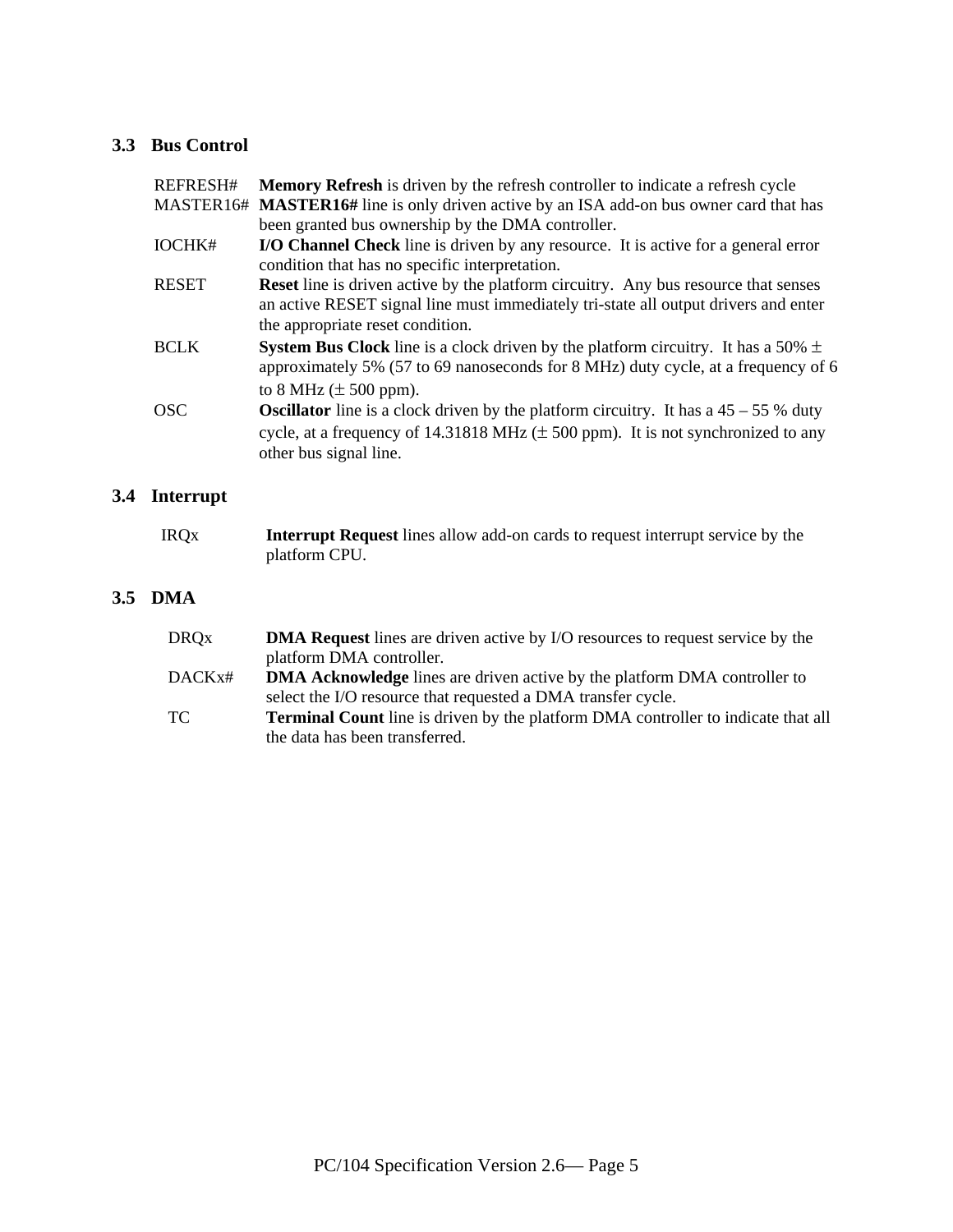#### **4. ELECTRICAL SPECIFICATIONS**

#### **4.1 Signal Assignments**

Signals are assigned in the same order as on the edgecard connectors of ISA, but transformed to the corresponding header connector pins. Signal assignments for the J1/P1 and J2/P2 connectors are given in Appendix B.

#### **4.2 Added Grounds**

Several ground pins have been added, to maximize bus integrity. See Appendix B.

#### **4.3 AC Signal Timing**

All PC/104 bus signals are identical in signal timing to their ISA counterparts.

#### **4.4 DC Signal Levels**

All PC/104 bus signal DC logic high and logic low voltage levels are identical to their ISA counterparts.

#### **4.5 Bus Drive Current**

To reduce component count and minimize power consumption and heat dissipation most bus signals have a reduced bus drive requirement of 4 mA. The exception is open collector driven signals which must drive 330 ohm pullup resistors defined by the ISA specification. This allows direct driving of the bus by many ASIC devices, and by HCT family logic.

Specifically, the following signals must be driven with devices capable of providing 20 mA sink current (as indicated in ISA):

> MEMCS16\* IOCS16\* MASTER16\* SRDY\*

All other signals may be driven with devices capable of providing 4 mA sink current.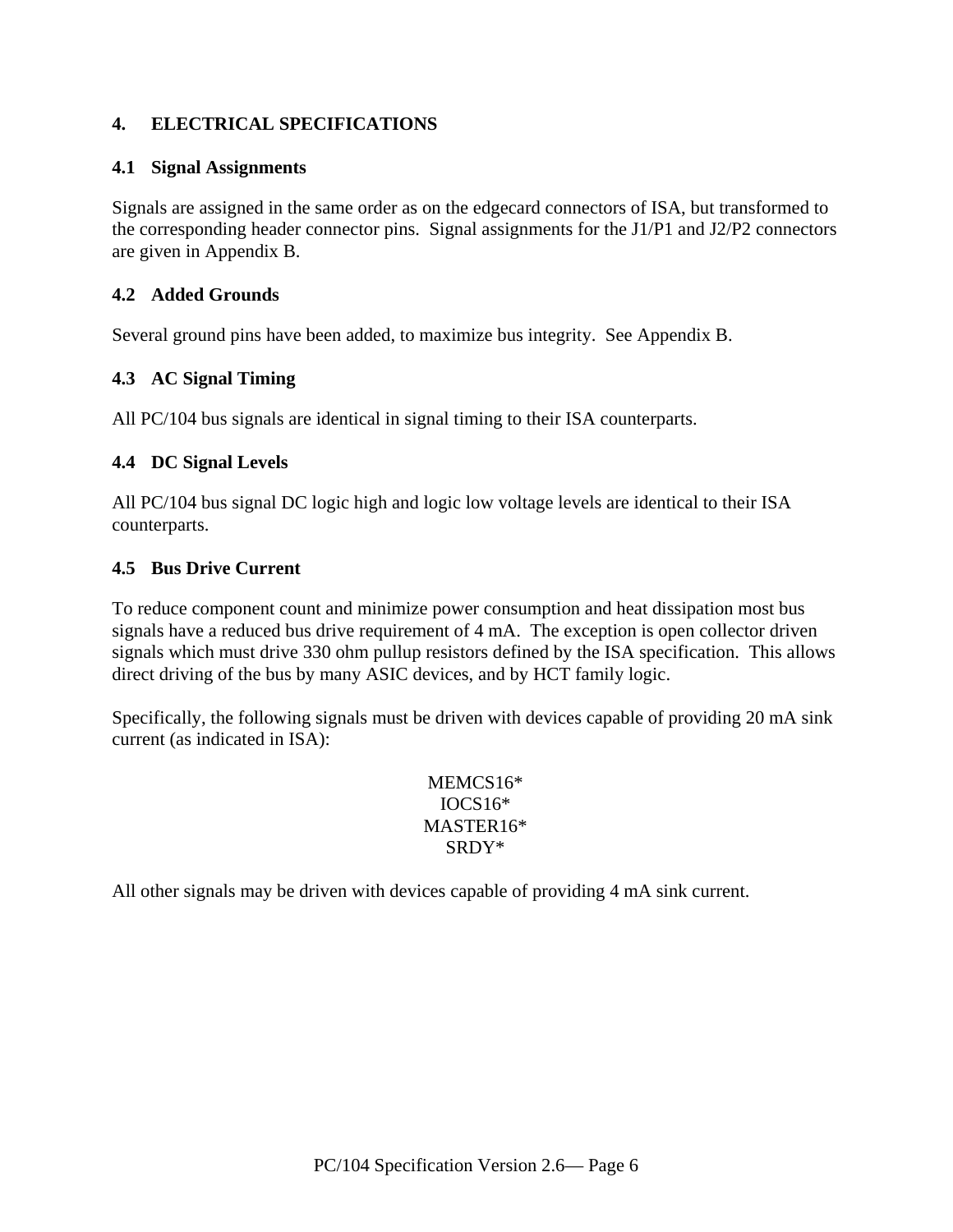#### **4.6 Interrupt-Sharing Option**

There is an optional means to share a single bus interrupt line among multiple interrupting devices. Appendix C provides a design guideline which can help ensure compatibility of interrupt-sharing among PC/104 modules.

#### **4.7 Bus Termination Option**

Termination of the 8-bit and 16-bit ISA bus signals may be desired in some systems to increase data integrity and system reliability. When termination is included, *AC termination* networks must be used to provide termination close to the characteristic impedance of the signal lines without exceeding the DC output current capabilities of the drivers.

As in the ISA standard, the recommended network consists of a resistor-capacitor network of 40- 60 ohms in series with 30-70 pF, connected between each bus signal and ground.

Whether termination is needed and where it should be located, is dependent on the specific system configuration and must be determined by the system designer.

#### **4.8 Module Power Requirements**

The operating voltage range and maximum power requirements of each module are given in Table 1. Each module shall not draw more than the operating current indicated. The total power requirement of a PC/104 module stack is the sum of that required by each of the modules in the stack. Operating voltages, which refer to the voltage measured at the appropriate bus connector pins of any given module, are specified to  $\pm$ 5 percent. Only those voltages required by modules in a system need be supplied to the bus.

| Nominal<br>Voltage | Maximum<br>Voltage | Minimum<br>Voltage | Maximum<br>Current |
|--------------------|--------------------|--------------------|--------------------|
| $+12$ Volts        | $+12.6$ Volts      | $+11.4$ Volts      | $1.0 \text{ Amp}$  |
| $+5$ Volts         | $+5.25$ Volts      | $+4.75$ Volts      | $2.0 \text{ Amp}$  |
| -5 Volts           | $-4.75$ Volts      | $-5.25$ Volts      | $0.2$ Amp          |
| $-12$ Volts        | $-11.4$ Volts      | $-12.6$ Volts      | $0.3$ Amp          |

#### **Table 1: Module Power Requirements**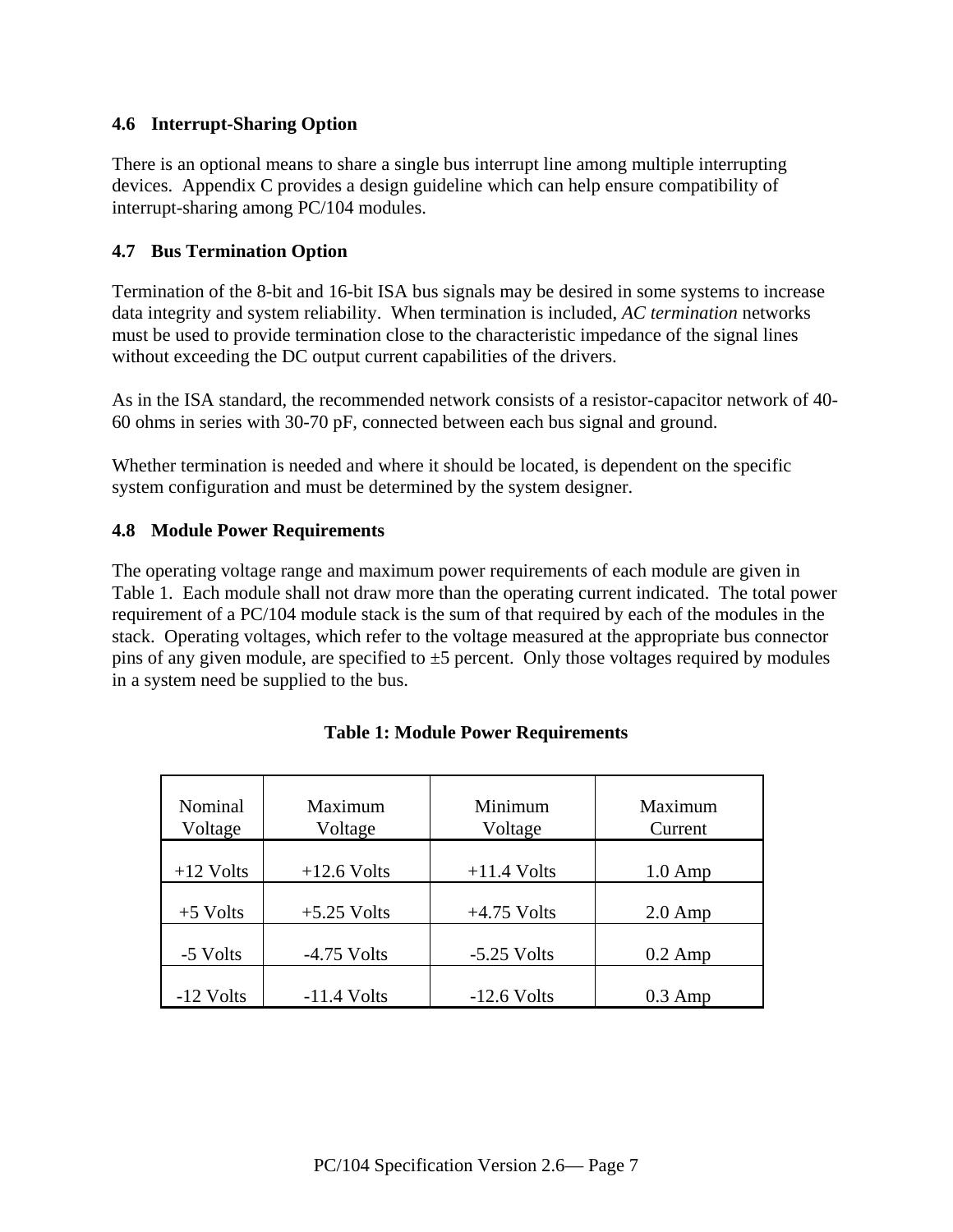#### **5. LEVELS OF CONFORMANCE**

This section provides terminology intended to assist manufacturers and users of PC/104 buscompatible products in defining and specifying conformance with the PC/104 Specification.

#### **5.1 PC/104 "Compliant"**

This refers to "PC/104 form-factor" devices that conform to all non-optional aspects of the PC/104 Specification, including both *mechanical* and *electrical* specifications.

#### **5.2 PC/104 "Bus-compatible"**

This refers to devices which are not "PC/104 form-factor" (i.e., do not comply with the module dimensions of the PC/104 Specification), but provide a male or female PC/104 *bus connector* that meets both the *mechanical* and *electrical* specifications provided for the PC/104 bus connector.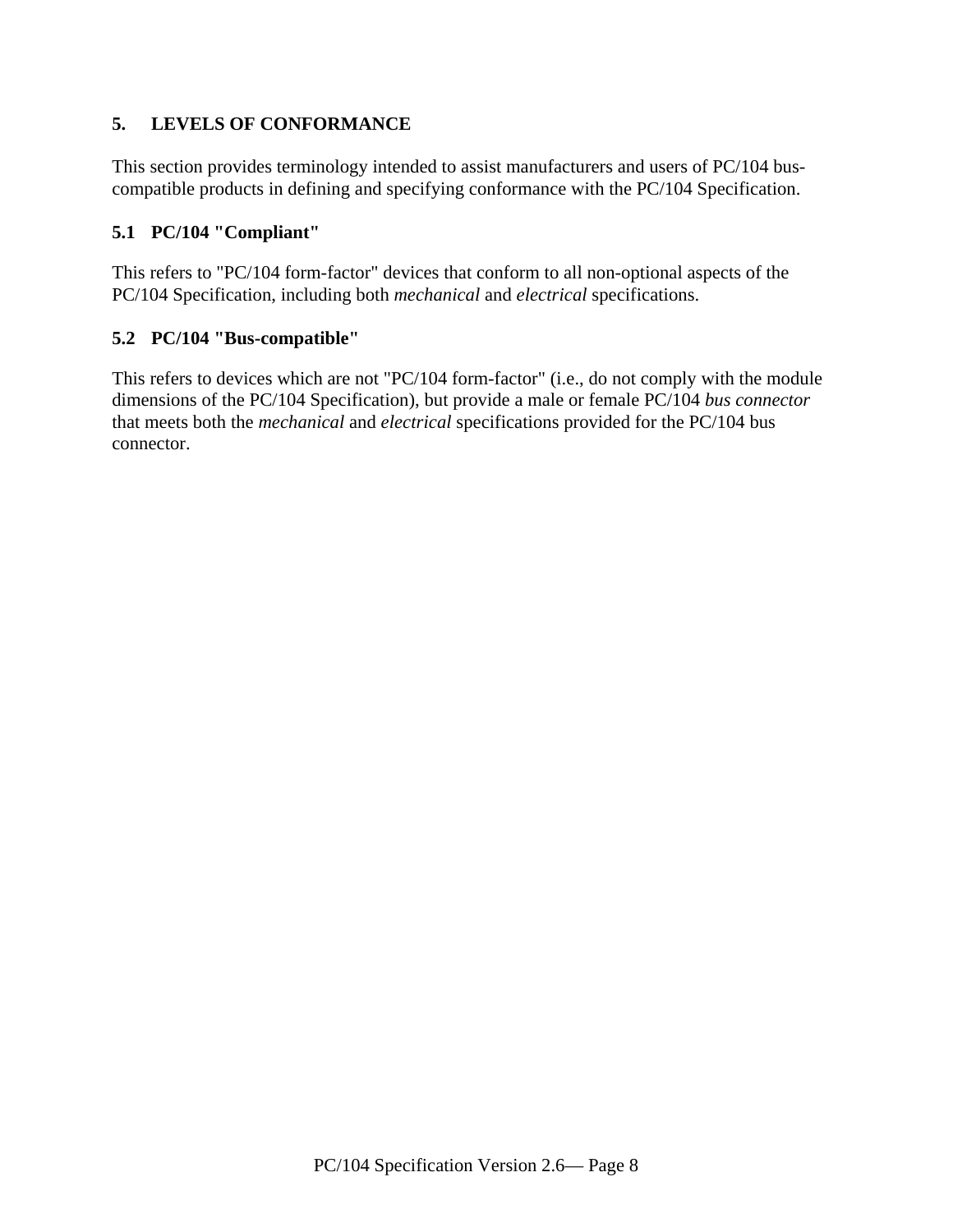## **APPENDIX A**

## **MECHANICAL DIMENSIONS**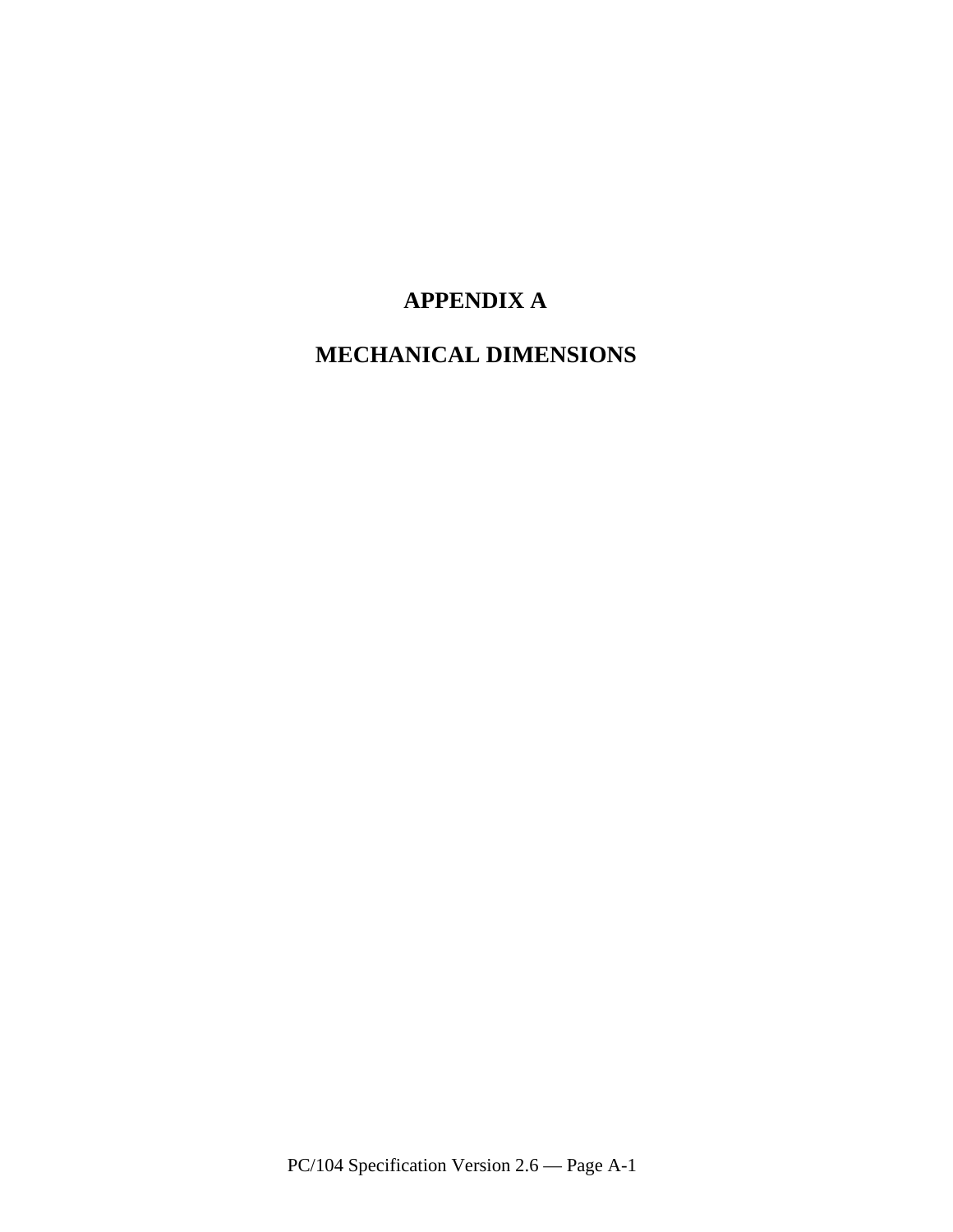#### **Figure 2: PC/104 8-bit Module Dimensions**

Dimensions are in inches / (millimeters)

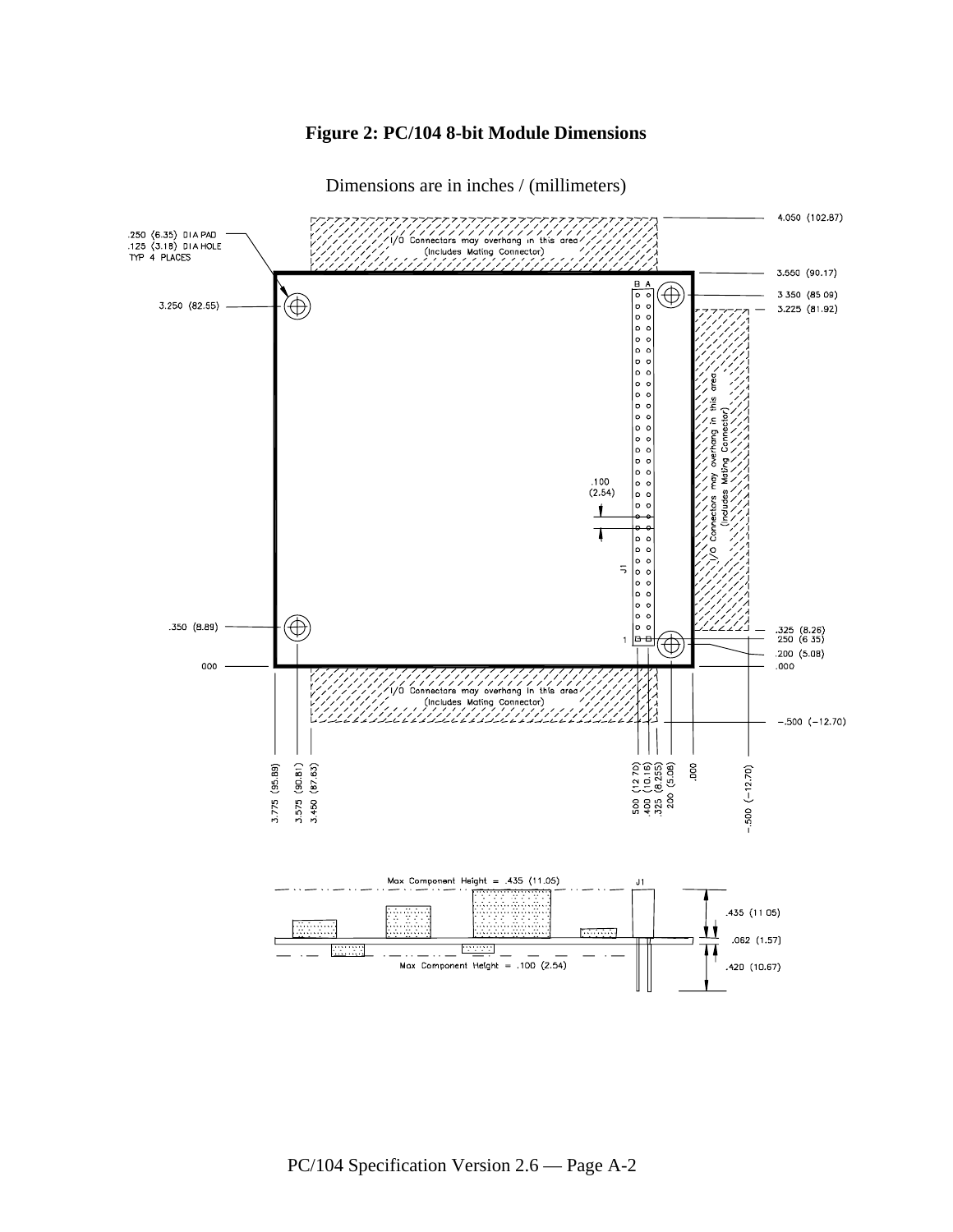#### **Figure 3: PC/104 16-bit Module Dimensions**

Dimensions are in inches / (millimeters)

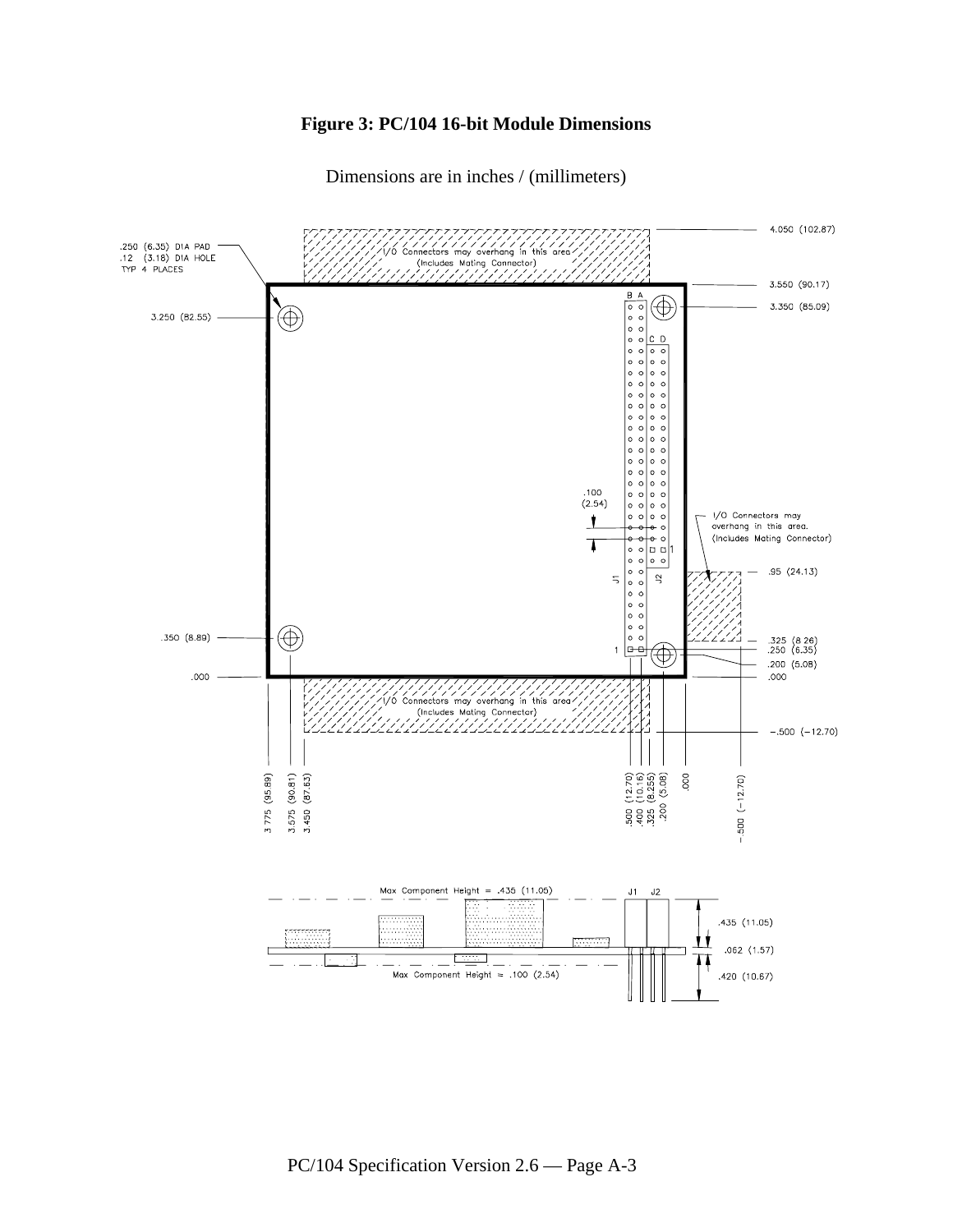#### **Figure 4: 8-bit and 16-bit ISA Bus Connector Dimensions**

Dimensions are in inches/(millimeters)

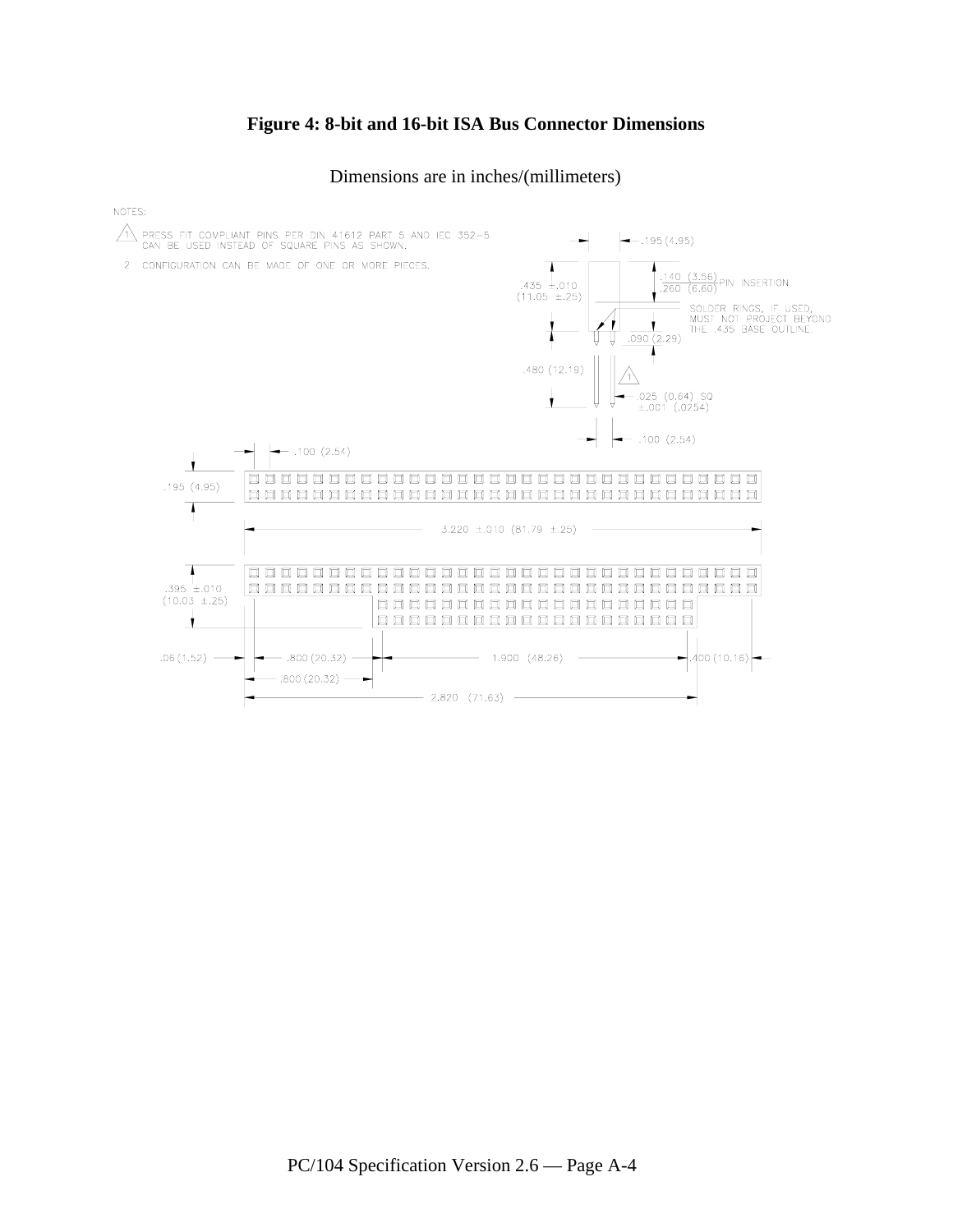#### **Figure 5: 8-bit and 16-bit ISA Bus Connector Specifications**

#### **MATERIALS**

#### **CONTACT FINISH**

High Temp Thermoplastic, UL Rated 94-V0 Contact: Phosphor Bronze Solder: Tin-Lead (63-37), If Applicable Solder Clip: Aluminum Alloy, If Applicable

Female Interface: 15 Microinches Minimum Hard Gold Male Interface: Gold Flash Minimum Solder Tail: 100 Microinches Minimum Solder Underplate: 50 Microinches Minimum Nickel

#### **MECHANICAL PERFORMANCE**

Operating Temp:  $-55^{\circ}$  C to  $+85^{\circ}$  C

#### **ELECTRICAL PERFORMANCE**

Dielectric Strength: 1000 Vac

Insertion Force: 3.5 Ounce Per Pin Maximum Withdrawal Force: 1 Ounce Per Pin Minimum Normal Force: 50 Grams Minimum (Per Beam) Durability: 50 Cycles Minimum

Contact Resistance: <30 Milliohms Maximum Current Capacity: 1 Amp Continuous Per Pin Insulation Resistance: 5,000 Megohms Minimum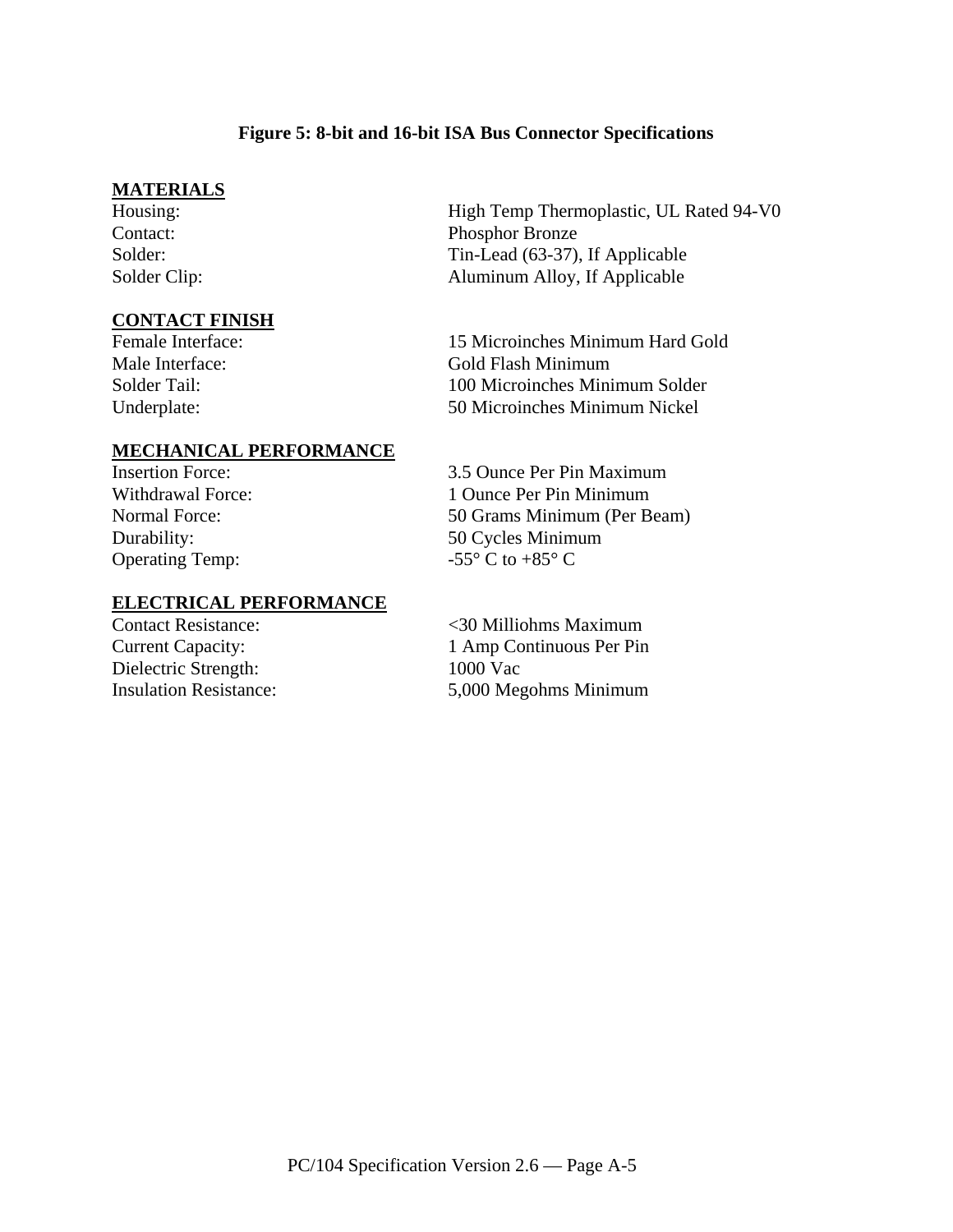## **APPENDIX B**

**BUS SIGNAL ASSIGNMENTS**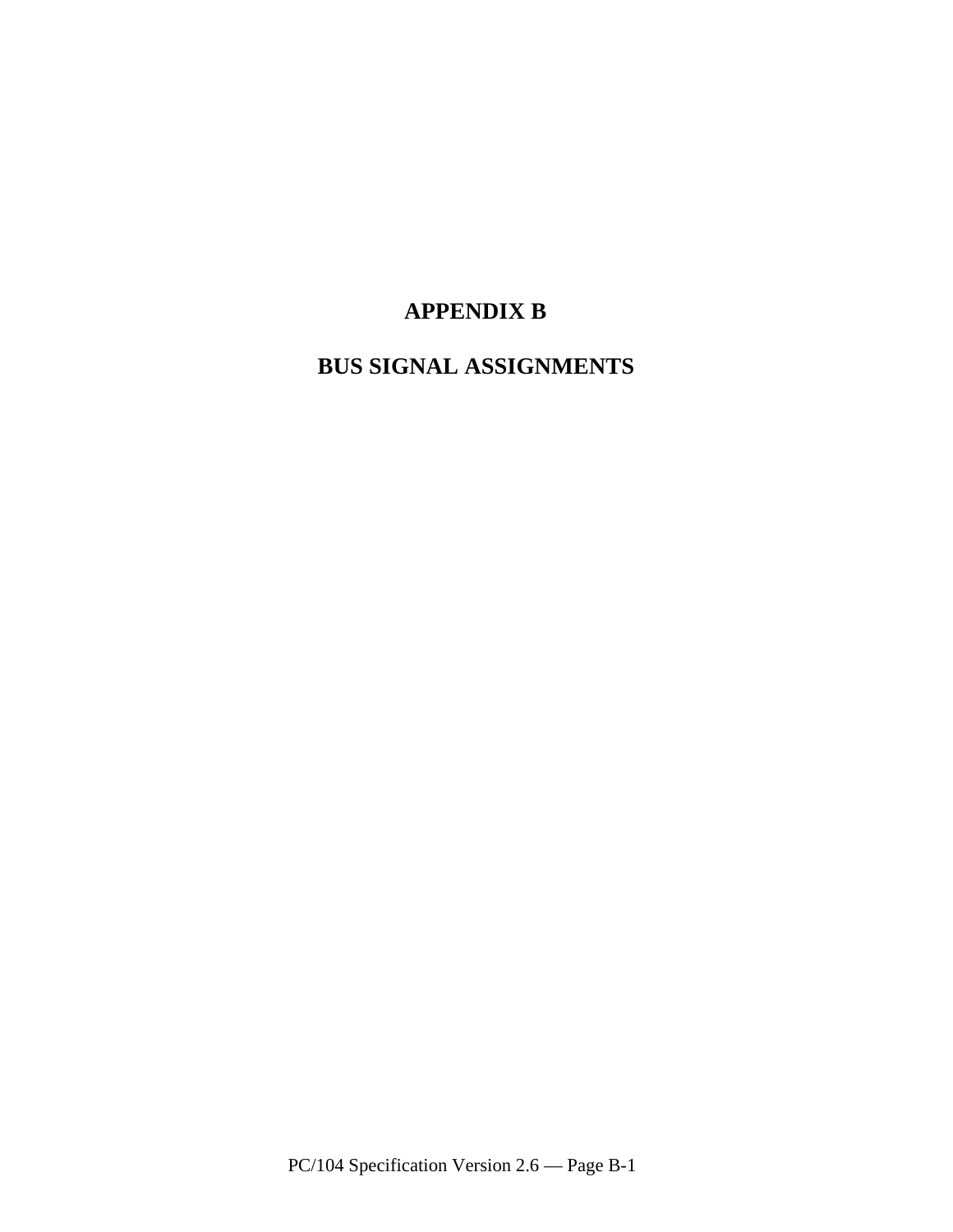|                         |              |                 | J1/P1          |                       |                     |
|-------------------------|--------------|-----------------|----------------|-----------------------|---------------------|
|                         |              |                 | Pin            | Row A<br><b>Row B</b> |                     |
|                         |              |                 | 1              | IOCHK*                | <b>GND</b>          |
|                         |              |                 | $\overline{2}$ | SD7                   | <b>RESET</b>        |
|                         |              |                 | $\overline{3}$ | SD <sub>6</sub>       | $+5V$               |
|                         |              |                 | $\overline{4}$ | SD <sub>5</sub>       | IRQ9                |
|                         |              |                 | 5              | SD <sub>4</sub>       | $-5V$               |
|                         |              |                 | 6              | SD <sub>3</sub>       | DRQ <sub>2</sub>    |
|                         | J2/P2        |                 | $\overline{7}$ | SD <sub>2</sub>       | $-12V$              |
| Pin                     | <b>Row D</b> | Row C           | $\overline{8}$ | SD <sub>1</sub>       | SRDY*               |
| $\boldsymbol{0}$        | <b>GND</b>   | <b>GND</b>      | 9              | SD <sub>0</sub>       | $+12V$              |
| 1                       | MEMCS16*     | SBHE*           | 10             | <b>IOCHRDY</b>        | <b>KEY</b>          |
| $\overline{2}$          | $IOCS16*$    | LA23            | 11             | <b>AEN</b>            | SMEMW*              |
| $\overline{3}$          | IRQ10        | LA22            | 12             | <b>SA19</b>           | SMEMR*              |
| $\overline{\mathbf{4}}$ | IRQ11        | LA21            | 13             | <b>SA18</b>           | $IOW*$              |
| 5                       | IRQ12        | LA20            | 14             | <b>SA17</b>           | $IOR*$              |
| 6                       | IRQ15        | LA19            | 15             | <b>SA16</b>           | DACK3*              |
| $\tau$                  | IRQ14        | <b>LA18</b>     | 16             | <b>SA15</b>           | DRQ3                |
| 8                       | DACK0*       | LA17            | 17             | <b>SA14</b>           | DACK1*              |
| 9                       | DRQ0         | MEMR*           | 18             | <b>SA13</b>           | DRQ1                |
| 10                      | DACK5*       | MEMW*           | 19             | <b>SA12</b>           | REFRESH*            |
| 11                      | DRQ5         | SD <sub>8</sub> | 20             | <b>SA11</b>           | <b>BCLK</b>         |
| 12                      | DACK6*       | SD <sub>9</sub> | 21             | <b>SA10</b>           | IRQ7                |
| 13                      | DRQ6         | SD10            | 22             | SA <sub>9</sub>       | IRQ <sub>6</sub>    |
| 14                      | DACK7*       | SD11            | 23             | SA <sub>8</sub>       | IRQ5                |
| 15                      | DRQ7         | SD12            | 24             | SA7                   | IRQ4                |
| 16                      | $+5V$        | SD13            | 25             | SA <sub>6</sub>       | IRQ3                |
| 17                      | MASTER*      | SD14            | 26             | SA <sub>5</sub>       | DACK <sub>2</sub> * |
| 18                      | <b>GND</b>   | SD15            | 27             | SA4                   | <b>TC</b>           |
| 19                      | <b>GND</b>   | <b>KEY</b>      | 28             | SA <sub>3</sub>       | <b>BALE</b>         |
|                         |              |                 | 29             | SA <sub>2</sub>       | $+5V$               |
|                         |              |                 | 30             | SA1                   | <b>OSC</b>          |
|                         |              |                 | 31             | SA <sub>0</sub>       | <b>GND</b>          |
|                         |              |                 | 32             | <b>GND</b>            | <b>GND</b>          |

#### **Table 2: 8-bit and 16-bit ISA Bus Signal Assignments**

#### NOTES:

1. Rows C and D are not required on 8-bit modules. See Section 2.2.

2. B10 and C19 are key locations. See Section 2.3.

3. Signal timing and function are as specified in ISA specification.

4. Signal source/sink current differ from ISA values. See Section 4.5.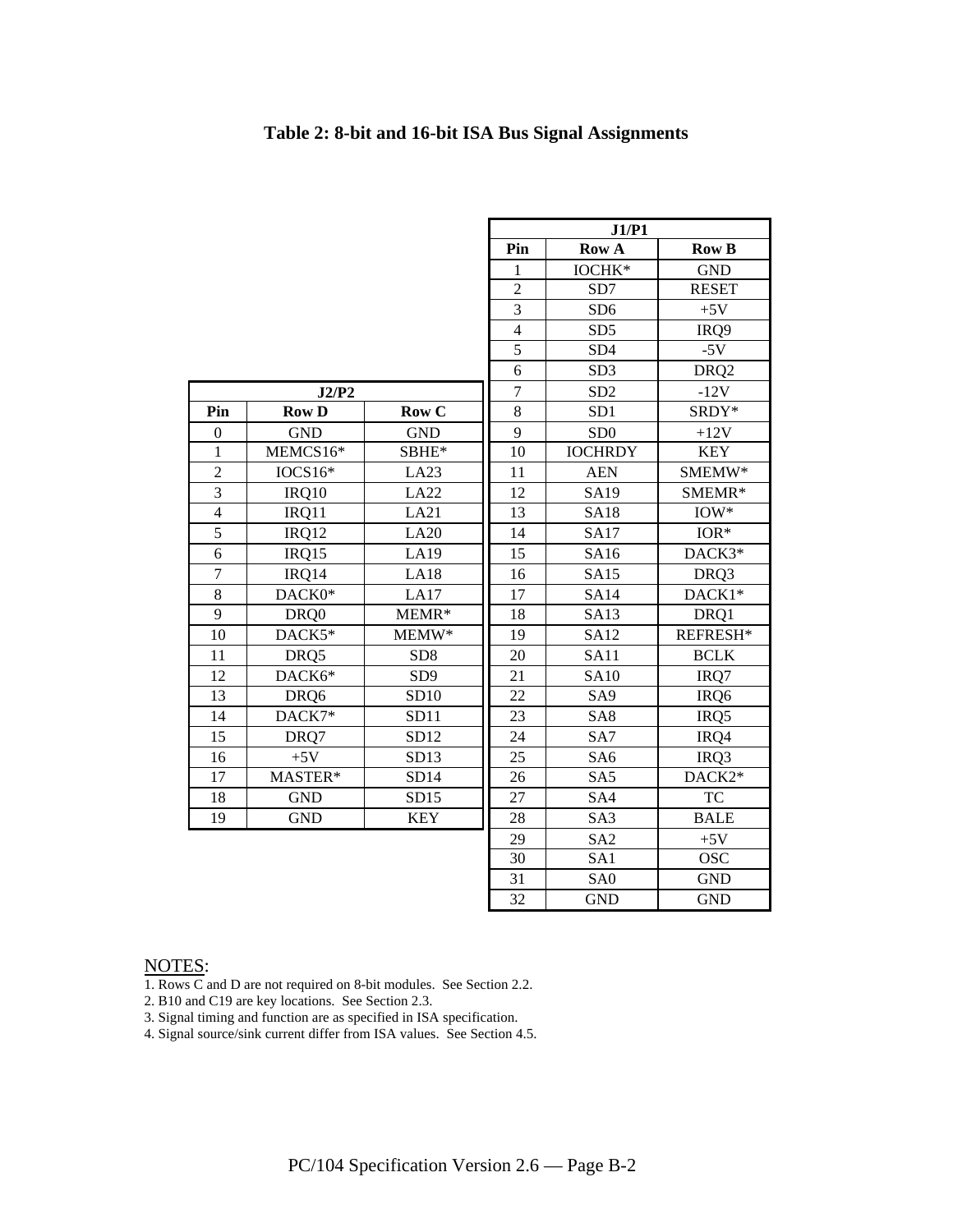## **APPENDIX C**

## **INTERRUPT-SHARING OPTION**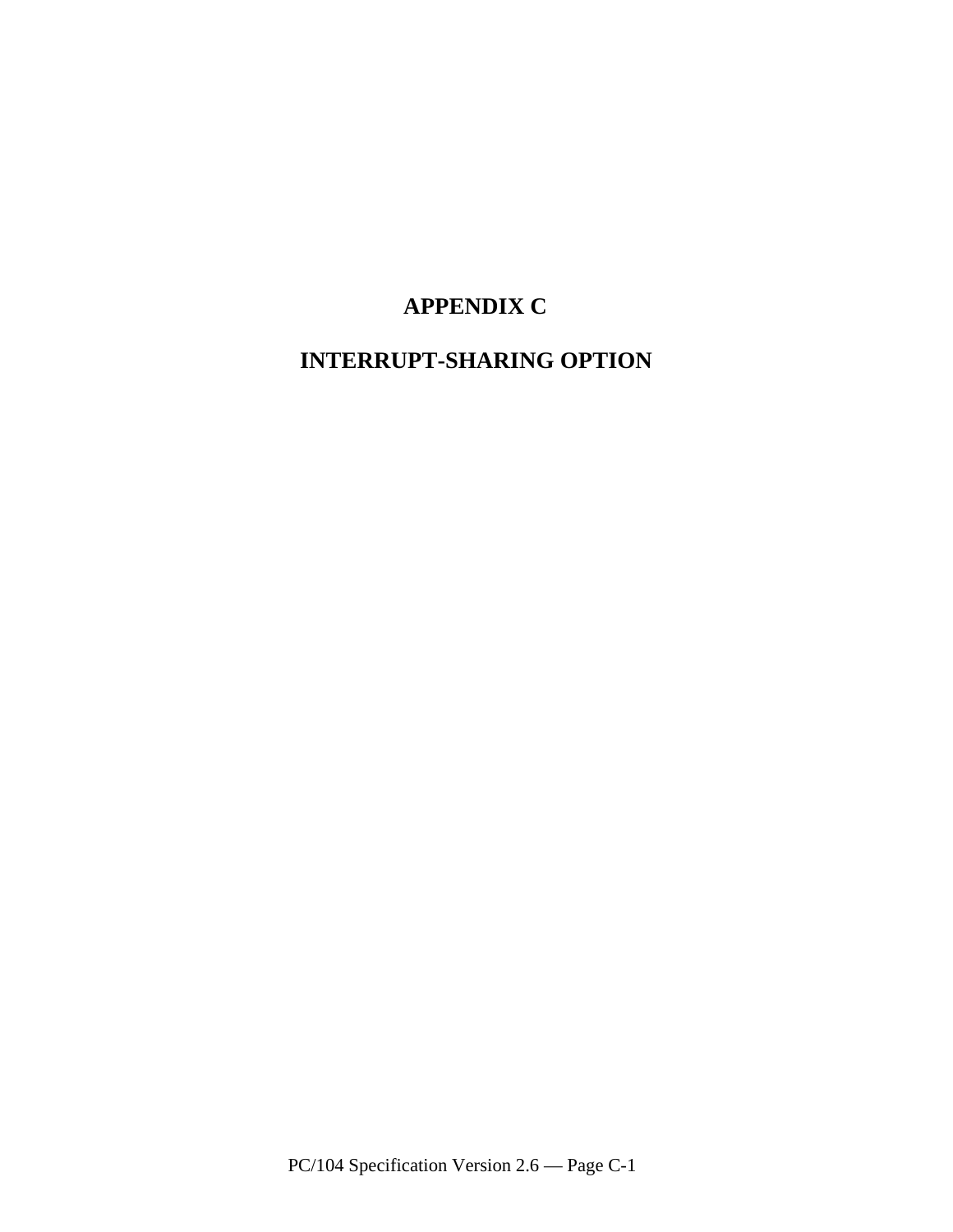#### **C.1 Introduction**

The Interrupt Request lines (IRQn) on the ISA bus are *active high*. Consequently, the usual technique of wire-ORing open-collector driven *active low* bus signals cannot be used for interrupt-sharing in the PC bus architecture.

There is an optional means to share a single bus interrupt line among multiple interrupting devices. This appendix provides design guidelines which can help assure compatibility of interrupt-sharing among PC/104 modules.

#### **C.2 Recommended Circuit**

A circuit similar to that shown in Figure 6 below can provide interrupt-sharing of the *active high* IRQ signals on the ISA bus, given a few system-level restrictions (see below).

*NOTE: This recommendation does not comply with the ISA standard, since it is not possible to implement interrupt-sharing in an ISA compatible manner.*



Figure 6: Typical Interrupt-Sharing Circuit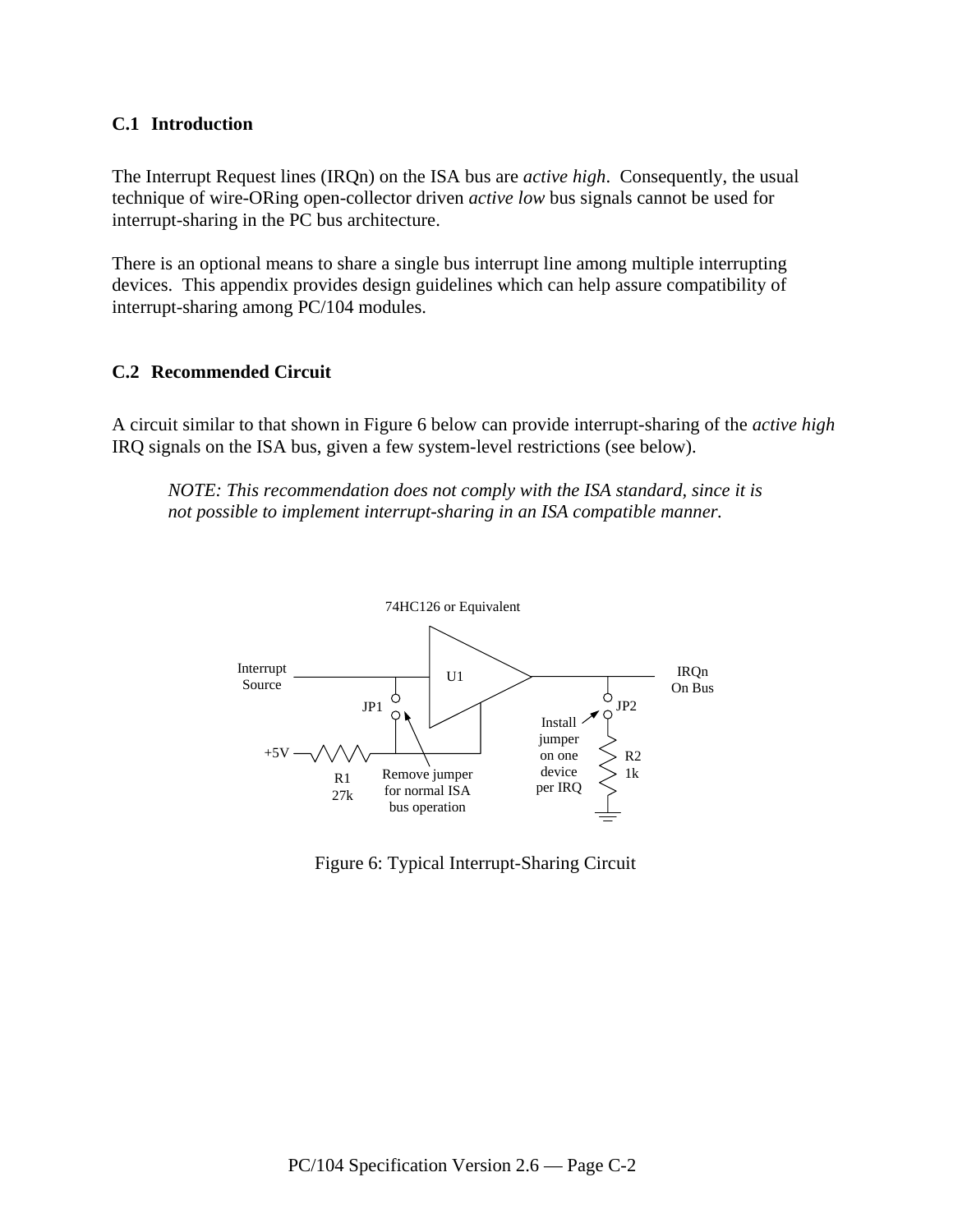#### **C.3 Restrictions**

All bus devices sharing a common interrupt must be equipped with a suitable interrupt-sharing circuit (see the Figure 6, above) and must meet the following two restrictions:

- The interrupt line being shared must not have a pullup resistance (to  $+5$  volts) less than 15k ohms anywhere in the system. (Typically, the pullup resistance is located on the CPU module, so this is generally a restriction on the design of the CPU module.) Resistive bus termination will generally violate this restriction; use AC termination instead (Section 4.7).
- The interrupt line being shared must have one (and only one) pulldown resistor (1k ohms) connected between the IRQ line and ground. Resistive bus termination will generally violate this restriction; use AC termination instead.

#### **C.4 "ISA Compatibility" Option Jumper**

The ISA specification calls for using a 2.2k pullup resistor on each of the IRQ lines, which violates the 15k minimum pullup resistance allowed with the recommended interrupt-sharing circuit. In systems having this value of pullup, devices with the circuit shown in Figure 6 can be made compatible by disabling their interrupt-sharing circuit. This is accomplished by unshorting both JP1 and JP2, resulting in a normal ISA (non-shared) interrupt configuration (but with the reduced bus drive common to other PC/104 bus signals).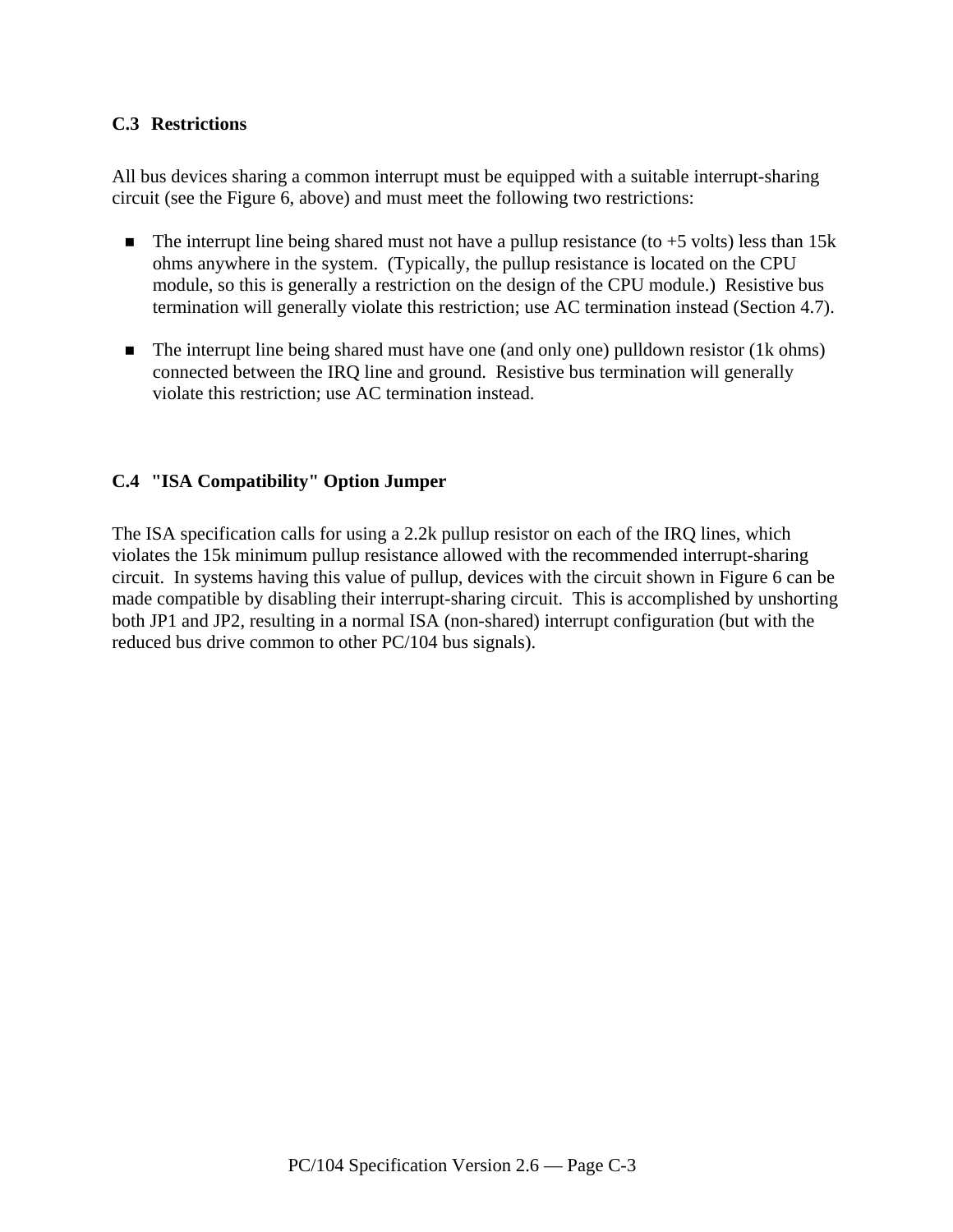APPENDIX D

## **STANDOFF**